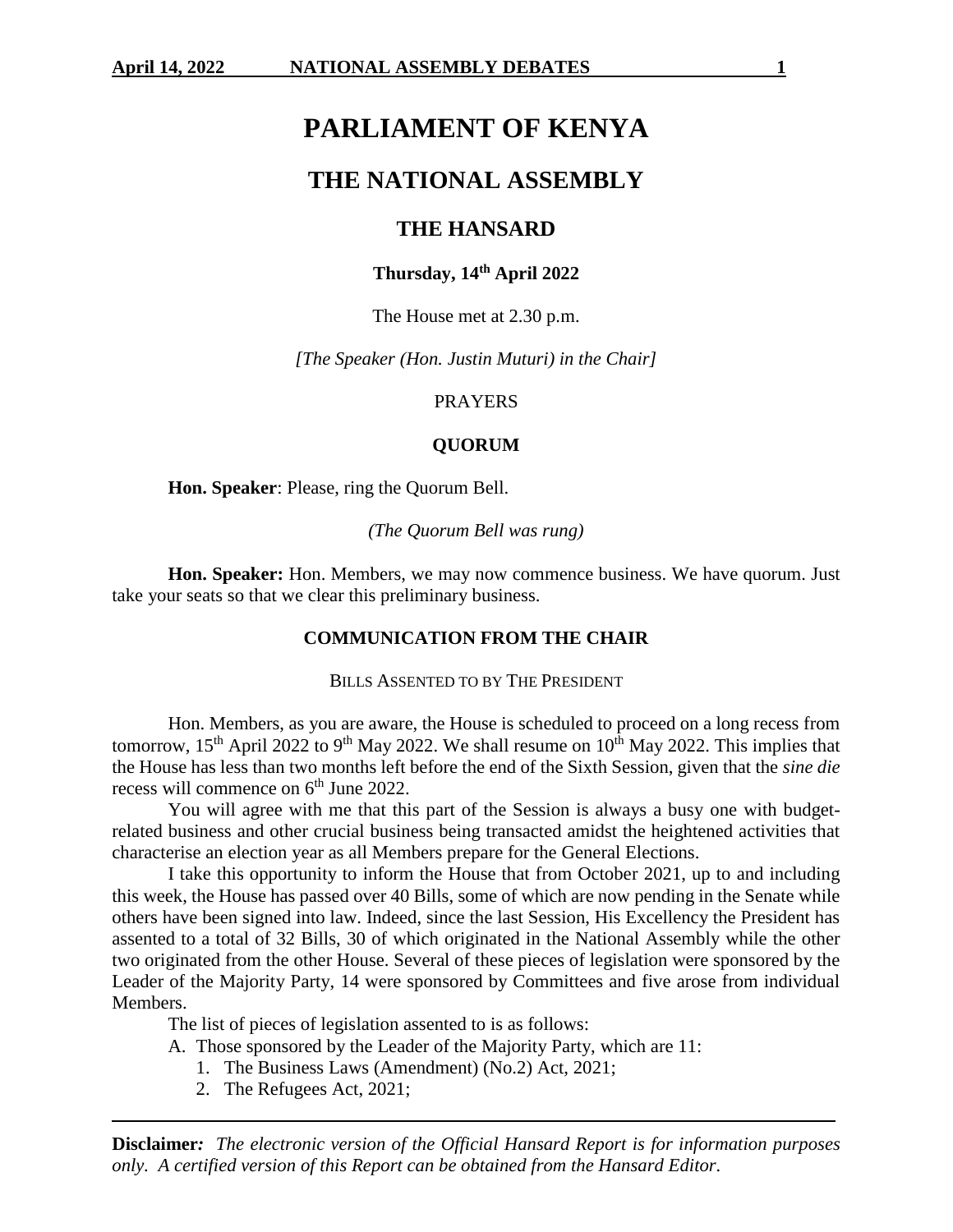# **April 14, 2022 NATIONAL ASSEMBLY DEBATES 2**

- 3. The Public Private Partnerships Act, 2021;
- 4. The Proceeds of Crime and Anti-Money Laundering (Amendment) Act, 2021;
- 5. The National Hospital Insurance Fund (Amendment) Act, 2021;
- 6. The Political Parties (Amendment) Act, 2022;
- 7. The Tax Appeals Tribunal (Amendment) Act, 2022;
- 8. The Kenya Industrial Research and Development Institute Act, 2022;
- 9. The Waqf Act, 2022;
- 10. The Provident Fund (Repeal) Act, 2022; and,
- 11. The Asian Widows' and Orphans' Pensions (Repeal) Act, 2022.
- B. Those sponsored by Committees are as follows:
	- 1. The Supplementary Appropriation Act, 2021, which was sponsored by the Budget and Appropriations Committee;
	- 2. The Supplementary Appropriation (No.2) Act, 2021, which was also sponsored by the Budget and Appropriations Committee;
	- 3. The Division of Revenue Act, 2021, which was sponsored by the Budget and Appropriations Committee;
	- 4. The Appropriation Act, 2021;
	- 5. The Supplementary Appropriation Act, 2022, both sponsored by the Budget and Appropriations Committee;
	- 6. The Division of Revenue Bill, 2022, which was sponsored by the Budget and Appropriations Committee;
	- 7. The Kenya Roads (Amendment) Act, 2022, which was sponsored by the Departmental Committee on Transport, Public Works and Housing;
	- 8. The Narcotics, Drugs and Psychotropic Substances (Control) (Amendment) Act, 2022, which was sponsored by the Departmental Committee on Administration and National Security;
	- 9. The Finance Act, 2021, which was sponsored by the Departmental Committee on Finance and National Planning;
	- 10. The Central Bank of Kenya (Amendment) Act, 2021, which was sponsored by the Departmental Committee on Finance and National Planning;
	- 11. The Perpetuities and Accumulations (Amendment) Act, 2022, which was sponsored by the Departmental Committee on Finance and National Planning;
	- 12. The Trustee (Perpetual Succession) (Amendment) Act, 2021, which was sponsored by the Departmental Committee on Finance and National Planning;
	- 13. The Copyright (Amendment) Act, 2022, which was also sponsored by the Departmental Committee on Finance and National Planning; and,
	- 14. The Foreign Service Act, 2021, which was sponsored by the Departmental Committee on Defence and Foreign Relations.

C. The five new pieces of legislation arising from Bills sponsored by individual Members are as follows:

- 1. The Law of Succession (Amendment) Act, 2021, which was sponsored by the Member for Homa Bay Town, Hon. Peter Kaluma;
- 2. The Employment (Amendment) Act, 2021, which was sponsored by the Member for Gilgil, Hon. Martha Wangari;
- 3. The Kenya Deposit Insurance (Amendment) Act, 2022, which was sponsored by the Member for Imenti North, Hon. Abdul Rahim Dawood;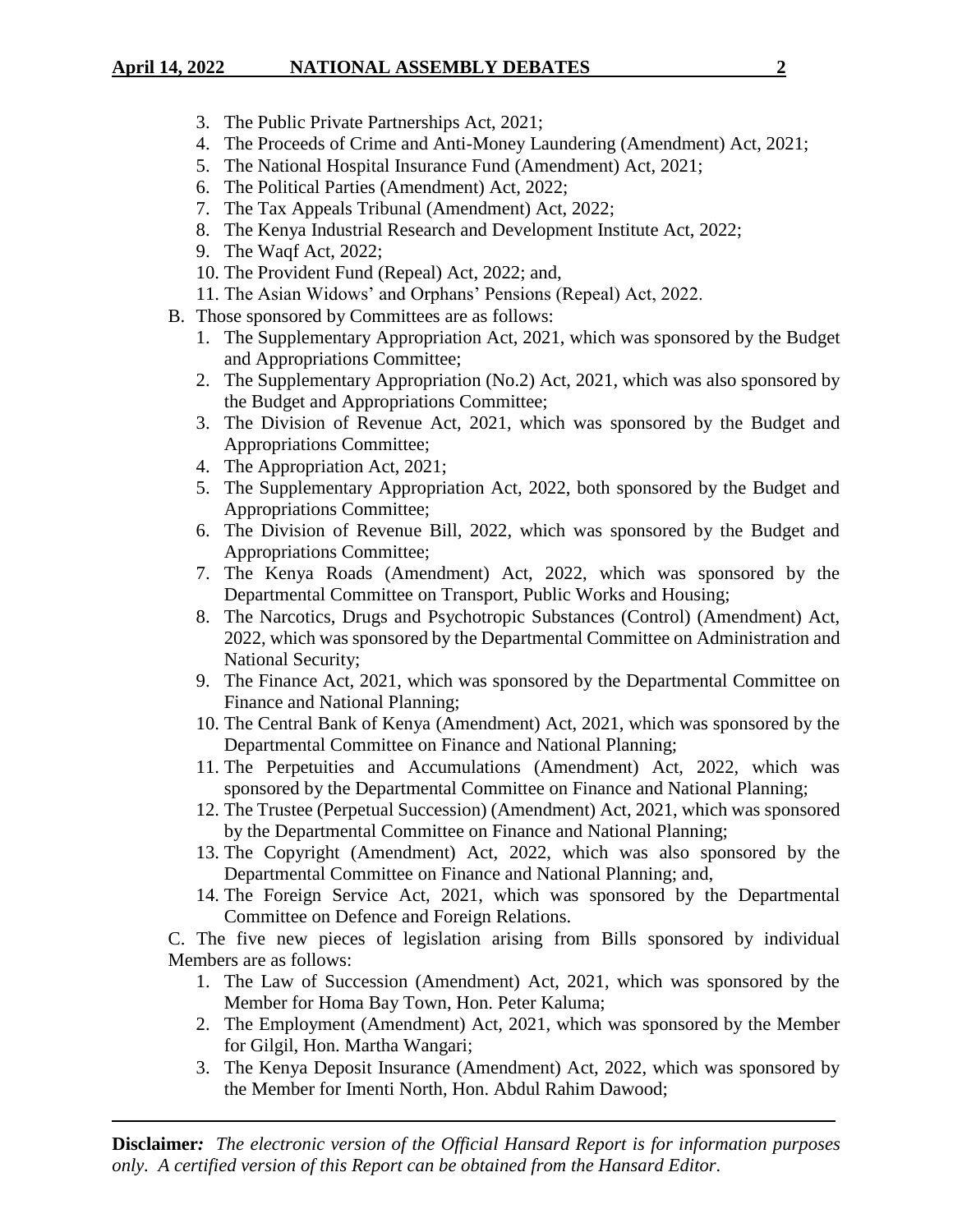- 4. The Industrial Training (Amendment) Act, 2022, which was sponsored by the Member for Kiambu Constituency, Hon. Jude Njomo; and,
- 5. The Employment (Amendment) Act 2022, which was sponsored by the Nominated Member, Hon. Gideon Keter.
- D. The two Bills originating from the Senate are:
	- 1. The Early Childhood Education Act, 2021; and
	- 2. The County Allocation of Revenue Act, 2021.

Thisis a confirmation of our motto that the National Assembly works for Kenyans and our results speak for themselves. I, therefore, take this opportunity to commend all of you for contributing immensely to the development of law in our country besides deliberating on and resolving issues affecting the people, the economy, the region; and for putting our beloved nation in a better place within the community of nations.

Is there a point of order? Yes, let us hear the point of order.

**Hon. Aden Duale** (Garissa Township, JP): Thank you, Hon. Speaker. I thank you for that Communication. I would also like to thank individual Members such as Hon. Jude Njomo, Hon. Gideon Keter and many others, whose Private Members' pieces of legislation have been assented to by the President.

One of the laws you have cited as having been assented to by the President is the Tax Appeals Tribunal (Amendment) Act. Last week, I sought a Statement from the Cabinet Secretary for the National Treasury and Planning, who purportedly appointed members to the Tax Appeals Tribunal, contrary to the law that this House amended, and as you have freely confirmed in your Communication.

Up to now, I have no idea. This is a gross violation of the law by an individual and institution in the Executive in usurping the powers conferred upon another institution and arm of Government. I seek your direction on what the Committee on Delegated Legislation has so far done on that matter.

**Hon. Speaker:** The Chairman, Vice-Chairman and the *de facto* leader of the Committee are all absent from the Chamber. The Chairman, Hon Kamket, the Vice-Chairman, Hon. Njagagua and Hon. Gitonga Murugara, who seems to run the affairs of the Committee especially in the House are all absent. Maybe, that matter should be handled by the Leader of the Majority Party.

I indicated what is clearly provided for in law and the Committee was merely going to confirm that the appointment of Members to the tribunal is a function of the Judicial Service Commission (JSC). Indeed, there is a court decision to that effect. So, anything happening on the contrary is something for people to enjoy or make themselves happy in the evenings. Maybe, the Leader of the Majority Party will pursue with the Committee on Delegated Legislation to see whether they have acted on the Statement sought.

Next Order!

#### **PAPERS LAID**

**Hon. Speaker**: Leader of the Majority Party.

**Hon. Amos Kimunya** (Kipipiri, JP): Hon. Speaker, I beg to lay the following Papers on the Table of the House:

Legal Notice No.46 relating to the Central Bank of Kenya Digital Credit Providers Regulations, 2022 and the Explanatory Memorandum from the National Treasury;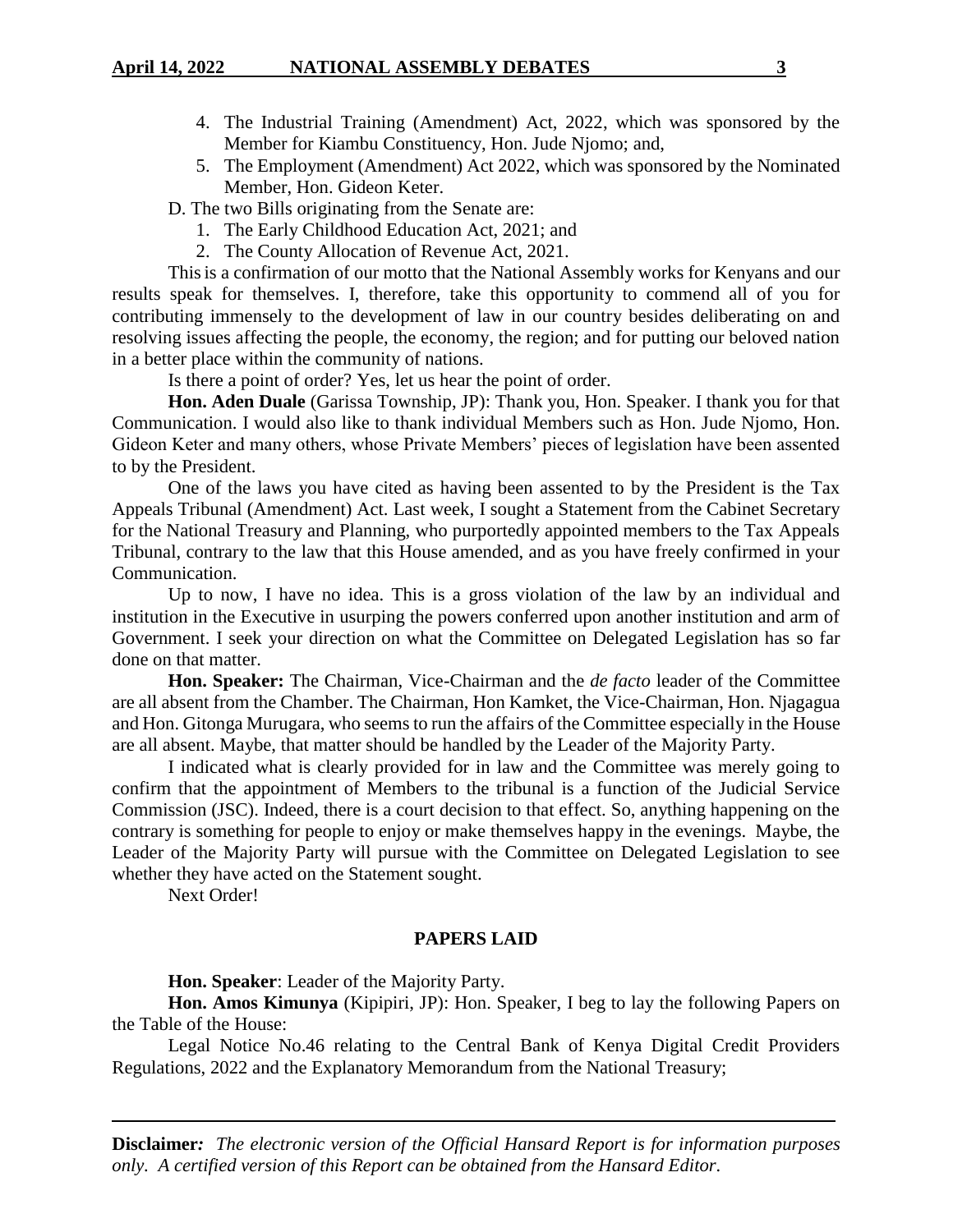The Budget Policy Statement for the Financial Year 2022/2023 from the National Treasury;

Statistical Annex to the Budget Statement for the Fiscal Year 2022/2023 from the National Treasury;

The 2022 Medium Term Debt Management Strategy from the National Treasury;

The 2022 Budget Policy Statement from the National Treasury;

Various Draft Elections Regulations, 2022 and related amendments from the Independent Electoral and Boundaries Commission as follows:

(i) The Draft Elections (Voter Registration) (Amendment) Regulations, 2022;

(ii) The Draft Elections (General) (Amendment) Regulations, 2022;

(iii) The Draft Elections (Voter Education) Regulations, 2022;

(iv) The Draft Elections (Party Primaries and Party Lists) Regulations, 2022; and,

(v) The Draft Elections Technology (Amendment) Regulations, 2022.

The Annual Report for the year ending  $31<sup>st</sup>$  December 2021 from the National Intelligence Service;

Reports of the Auditor-General and Financial Statements in respect of the following institutions for the year ending  $30<sup>th</sup>$  June 2021 and the certificates therein:

(i) The State Department for Vocational and Technical Training;

(ii) Kenya Law Reform Commission;

(iii) The National Council for Population and Development; and,

(iv) The State Department for Petroleum.

Reports of the Auditor-General and Financial Statements in respect of the following institutions for the year ending  $30<sup>th</sup>$  June 2020 and the certificates therein:

(i) Geothermal Development Company Limited; and,

(ii) Pest Control Products Board.

Thank you, Hon. Speaker.

**Hon. Speaker**: Leader of the Majority Party, have you said that amongst the documents you have laid on the Table is the 2022 Budget Policy Statement from the National Treasury?

**Hon. Amos Kimunya** (Kipipiri, JP): Yes, Hon. Speaker.

**Hon. Speaker**: Is it the Budget Policy Statement for 2022? According to the Standing Orders, it is almost two months late. I think we have already dealt with the Budget Policy Statement (BPS).

**Hon. Amos Kimunya** (Kipipiri, JP): Yes, we have already dealt with it.

**Hon. Speaker**: I do not know why it is being tabled today.

**Hon. Amos Kimunya** (Kipipiri, JP): We already tabled it. It was committed to the Committee, discussed and they have brought it again. It is probably the same.

**Hon. Speaker**: Indeed, the rule is that the resolution of the House on the Budget Policy Statement forms the basis of the Estimates that are presented later. So, it cannot be tabled today, unless they do not know…

**Hon. Amos Kimunya** (Kipipiri, JP): Probably, it is a copy for us but we will ignore it for now since we have already dealt with it in the House.

**Hon. Speaker**: Under our Standing Orders, it must be tabled before 15<sup>th</sup> February.

**Hon. Amos Kimunya** (Kipipiri, JP): It was tabled.

**Hon. Speaker**: Indeed, the House has already gone through it and even made recommendations, some of which form the resolutions that informed the Budget Estimates for 2022/2023.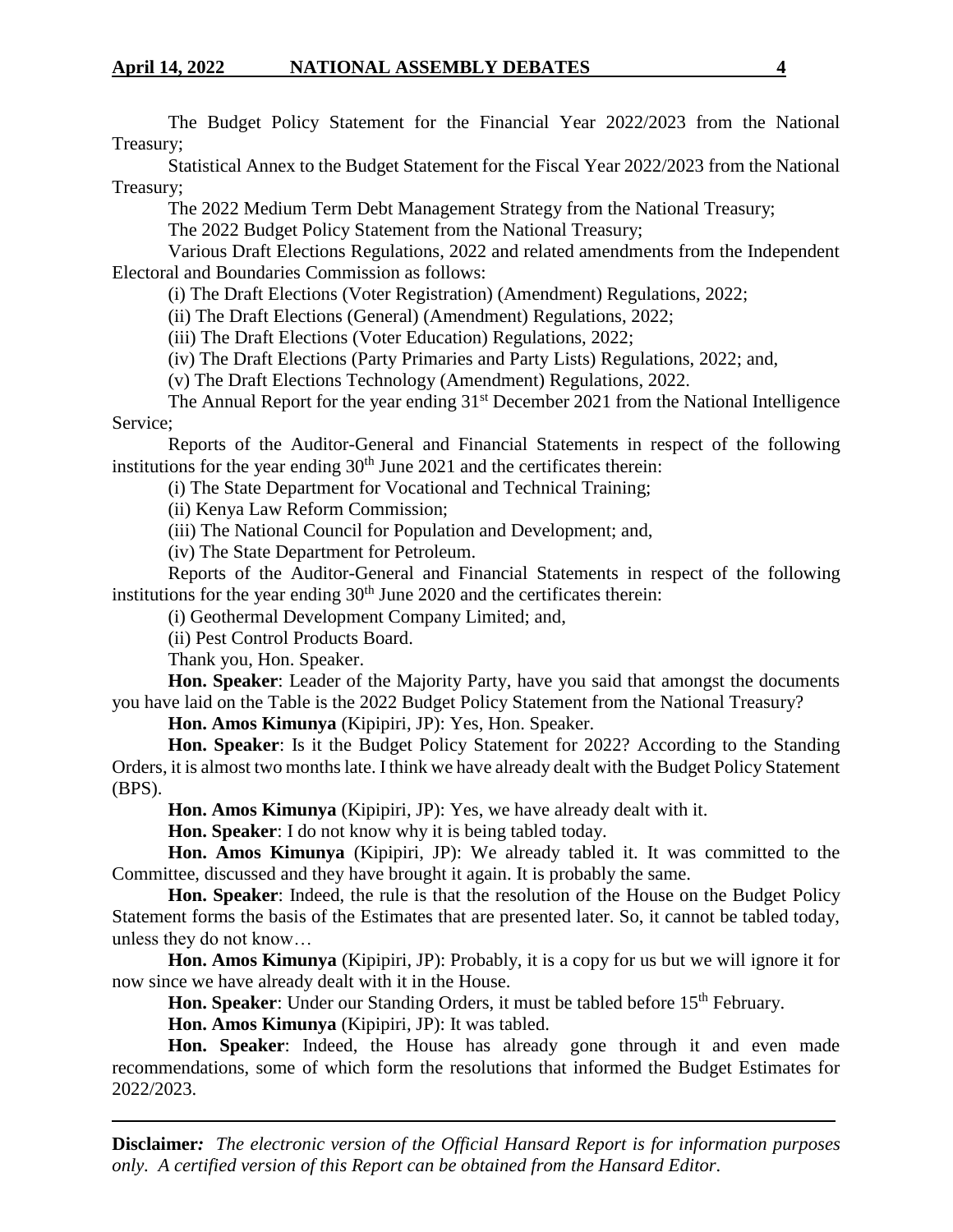**Hon. Amos Kimunya** (Kipipiri, JP): That is right. So, we will consider it as not tabled. **Hon. Speaker**: Yes, indeed. That particular aspect is expunged from the records.

**Hon. Members**: He has to go on record.

**Hon. Speaker**: I direct that it be expunged because it is unnecessary.

*(The Budget Policy Statement for 2022/2023 to be expunged from the Hansard)*

Next is the Chairperson of the Departmental Committee on Lands, Hon. Rachael Nyamai. **Hon. (Ms.) Rachael Nyamai** (Kitui South, JP): Thank you, Hon. Speaker. I beg to lay the following Paper on the Table of the House:

Report of the Departmental Committee on Lands on its consideration of Public Petition No.55 of 2021 regarding Restoration of Land Belonging to Mrs Teresia Wambui Kesi.

**Hon. Speaker**: Very well. Let us have the Chairperson of the Departmental Committee on Defence and Foreign Relations, Hon. Richard Tong'i.

**Hon. Richard Tong'i** (Nyaribari Chache, JP): Thank you, Hon. Speaker. I beg to lay the following Paper on the Table of the House:

Report of the Departmental Committee on Defence and Foreign Relations on its consideration of the Military Veterans Bill (National Assembly Bill No.4 of 2022).

**Hon. Speaker:** Thank you. Next is the Chairperson of the Departmental Committee on Education and Research, Hon. Florence Mutua.

**Hon. (Ms.) Florence Mutua** (Busia CWR, ODM): Thank you, Hon. Speaker. I beg to lay the following Papers on the Table of the House:

Reports of the Departmental Committee on Education and Research on its consideration of:

- (i) The Basic Education (Amendment) Bill (Senate Bill No.4 of 2021); and,
- (ii) The Higher Education Loans Board (Amendment) Bill (National Assembly Bill No.52 of 2021).

**Hon. Speaker:** Very well. Next is the Chairperson of the Departmental Committee on Environment and Natural Resources, Hon. Sophia Abdi.

**Hon. (Ms.) Sophia Noor** (Ijara, PDR): Thank you, Hon. Speaker. I beg to lay the following Papers on the Table of the House:

Reports of the Departmental Committee on Environment and Natural Resources on its consideration of:

- (i) A Petition regarding Negligence by the Kenya Wildlife Service in Mtito Andei Wildlife Circuit;
- (ii) A Petition regarding Activities of Nzoia Quarry Limited in Kakamega County; and,
- (iii) The Natural Resources (Benefit Sharing) Bill (Senate Bill No. 25 of 2020).

**Hon. Speaker:** Hon. Members, before we go to Order No.7, for the convenience of the House, I will rearrange our business so that we clear the businesses appearing as Order Nos.8 and 9.

*(The Speaker consulted with the Clerk-at-the-Table)*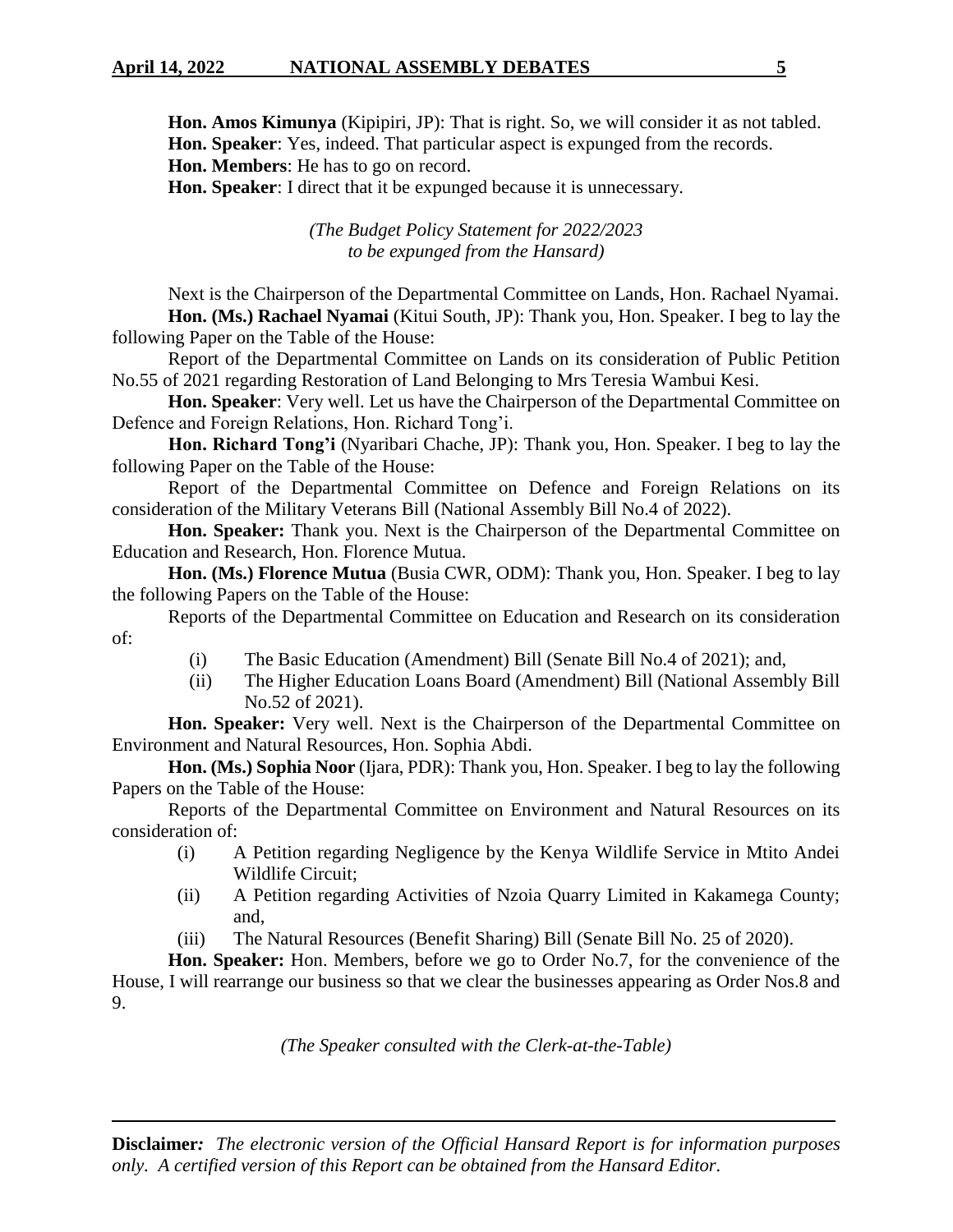### **CONSIDERATION OF REPORT AND THIRD READING**

THE NATIONAL ELECTRONIC SINGLE WINDOW SYSTEM BILL

 **Hon. Speaker**: Order, Hon. Members. Debate on this Motion was concluded in the Committee of the whole House and what remained was for the Question to be put on agreement with the Committee.

*(Question put and agreed to)*

**Hon. Speaker:** Mover.

**Hon. Amos Kimunya** (Kipipiri, JP): Hon. Speaker, I beg to move that the National Electronic Single Window System Bill (National Assembly Bill No.15 of 2021) be now read a Third Time.

Also, let me take this opportunity to thank all the Members, and especially Members of the Departmental Committee on Trade, Industry and Cooperatives for the effort and time they put in this Bill because they started quite a while back. We all know about the frustration of clearing goods at the port and various border points because of the documentation required. So, with the National Electronic Single Window System coming into play, obviously, we will be better equipped to fast-track clearing of goods and this will increase business for ourselves and the region.

I beg to move and request Hon. Maoka Maore to second.

**Hon. Maoka Maore** (Igembe North, JP): I second.

**Hon. Speaker**: Hon. Members, I will now propose the Question. Hon. Tong'i let us be in the House.

*(Question proposed)*

**Hon. Members**: Put the Question!

**Hon. Speaker**: It is the desire of the House that I put the Question and I confirm that the House quorate. It is important that there is quorum.

### *(Question put and agreed to)*

Member for Wajir North, just remain in the House. Is it because of the Electronic Single Window?

*(Laughter)*

*(The Bill was accordingly read the Third Time and passed)*

#### **BILL**

#### *Second Reading*

THE NATIONAL DISASTER RISK MANAGEMENT BILL

*(Hon. Amos Kimunya on 13.4.2022)*

*(Debate concluded on 13.4.2022)*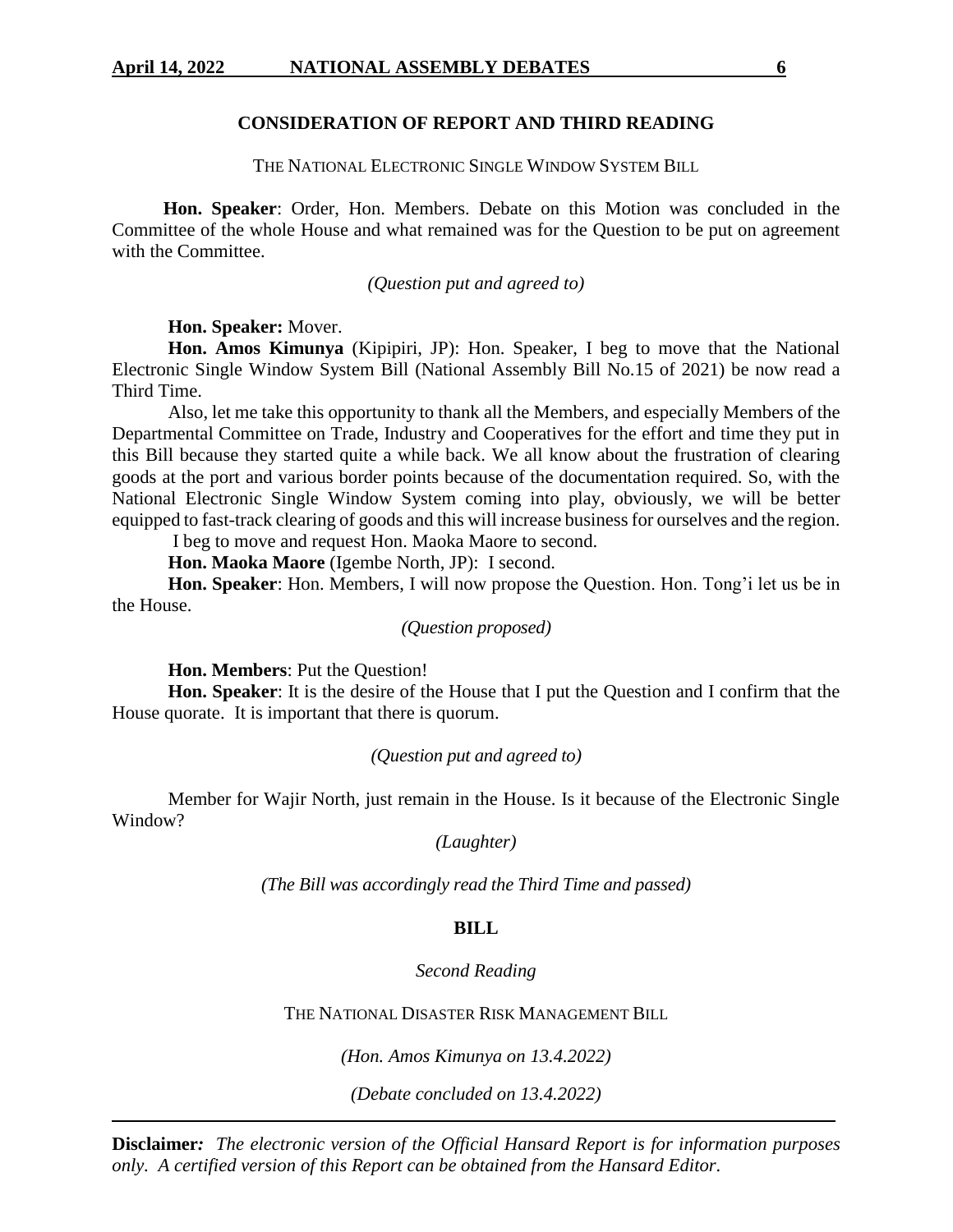Member for Nyando please, just freeze. He is busy dealing with the director of elections. Let us just clear this business.

*(Question put and agreed to)*

*(The Bill was read a Second Time and committed to a Committee of the whole House tomorrow)*

Let us refer to the Order Paper. We have dealt with Order Nos. 8 and 9. So, we can go back to Order No.7.

Clerk-at-the-Table, read it out.

# **QUESTIONS AND STATEMENTS**

# **ORDINARY QUESTIONS**

**Hon. Speaker**: Hon. Members, the first Question is by the Member for Busia, Hon. Florence Mutua.

*Question 111/2022*

# INTERDICTION OF MR. ERIC ISAIAH WEUNDA FROM MINISTRY OF FINANCE

**Hon. (Ms.) Florence Mutua** (Busia CWR, ODM): Thank you, Hon. Speaker. I rise to ask the Cabinet Secretary for the National Treasury and Planning the following Question:

- (i) Could the Cabinet Secretary explain the circumstances under which one Eric Isaiah Weunda of ID No.7529457 and Employment P/No.1984051635, an accountant in the then Ministry of Finance, was interdicted from service on  $4<sup>th</sup>$ May 2015?
- (ii) Could the Cabinet Secretary also explain why the said officer is yet to be reinstated despite a recommendation made by the Public Service Commission on 19th March 2020?
- (iii) Could the Cabinet Secretary state the steps that the Ministry is taking to ensure his immediate reinstatement and payment of his accrued dues from the time of interdiction to date?

Thank you, Hon. Speaker.

**Hon. Speaker**: The Question will be replied to before the Departmental Committee on Labour and Social Welfare.

The next Question is by the Member for Mwingi Central, Hon. Gideon Mulyungi.

# *Question 112/2022*

DESTRUCTION OF PROPERTY BY WILDLIFE IN MWINGI CENTRAL

**Hon. Gideon Mulyungi** (Mwingi Central, WDM-K): Thank you, Hon. Speaker. I rise to ask the Cabinet Secretary for Tourism and Wildlife the following Question: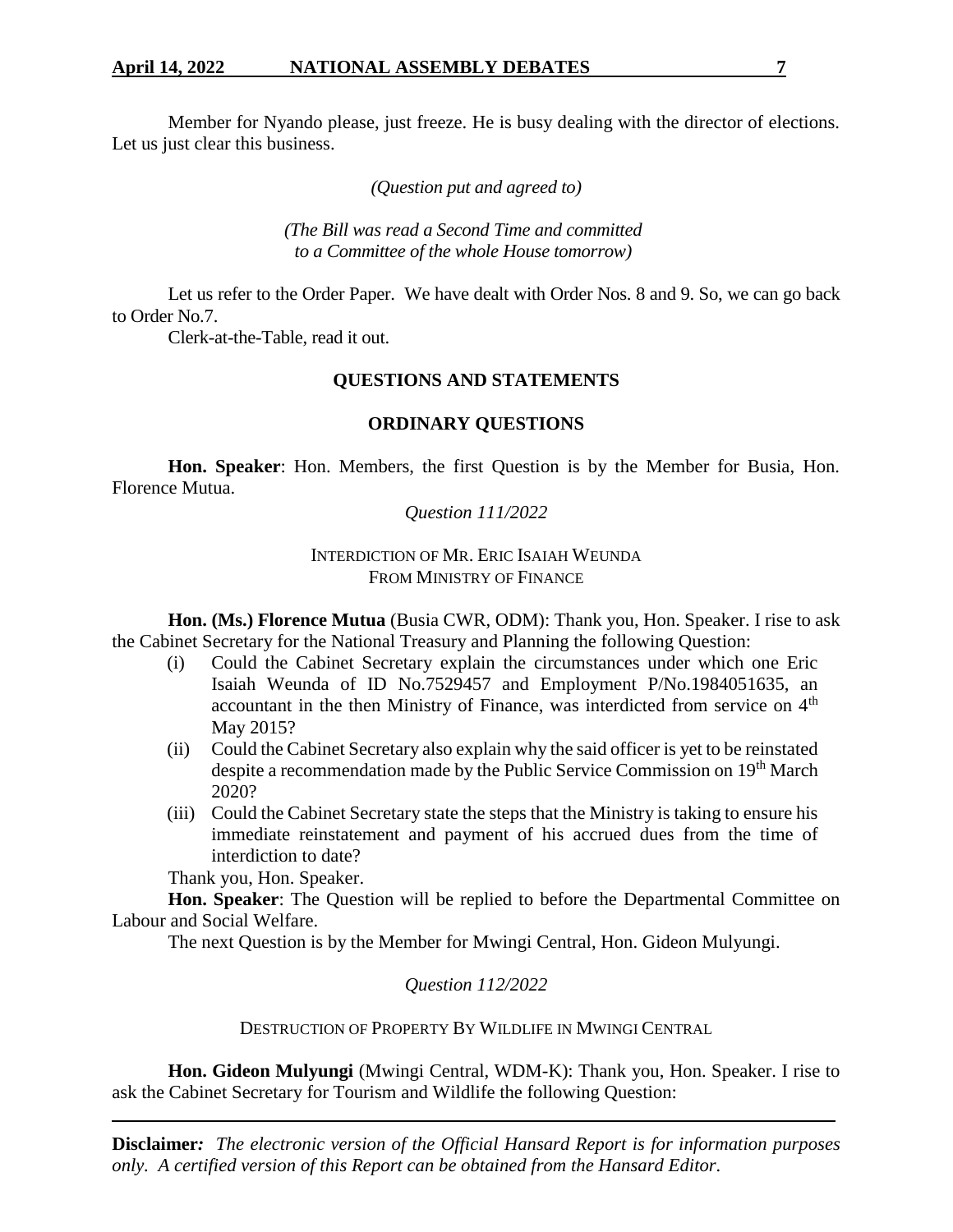- (i) What steps is the Ministry taking to resolve human-wildlife conflict cases in Mwingi Central Constituency, particularly those resulting from attacks by elephants that have continued to endanger the lives of the residents as well as cause destruction of crops and other properties especially in Ukasi, Musovo, Kiwanza, Miuni and Sosoma areas?
- (ii) Could the Cabinet Secretary carry out investigations to establish the magnitude of losses that have been incurred by the residents of the constituency as a result of the destruction caused by elephants in the area over the past three years?
- (iii) When will the Ministry compensate the victims of human-wildlife conflicts in Mwingi Central Constituency particularly in Ukasi, Musovo, Kiwanza, Miuni and Sosoma areas?

Hon. Speaker, I have an issue of Questions I have asked before.

**Hon. Speaker**: Have you finished with this one?

**Hon. Gideon Mulyungi** (Mwingi Central, WDM-K): Yes, I have.

**Hon. Speaker**: The Question will be replied to before the Departmental Committee on Environment and Natural Resources.

What is the issue that you want to raise?

**Hon. Gideon Mulyungi** (Mwingi Central, WDM-K): I have asked several Questions before and some have not been answered. I raised the matter before the Deputy Speaker, Hon. Cheboi.

**Hon. Speaker**: When did you ask the Questions?

**Hon. Gideon Mulyungi** (Mwingi Central, WDM-K): I asked some Questions in the last Session.

**Hon. Speaker**: Last Session!

**Hon. Gideon Mulyungi** (Mwingi Central, WDM-K): Yes, and they have not been answered.

**Hon. Speaker**: If it was in the last Session, those ones died.

**Hon. Gideon Mulyungi** (Mwingi Central, WDM-K): So, when they are not answered what am I supposed to do?

**Hon. Speaker**: They died, so you have to ask them afresh.

**Hon. Gideon Mulyungi** (Mwingi Central, WDM-K): Like now I have asked this one.

**Hon. Speaker**: It is also likely to die if you do not follow-up.

**Hon. Gideon Mulyungi** (Mwingi Central, WDM-K): So, I am supposed to ask it again in the next Session?

**Hon. Speaker:** The next Session will be in the next Parliament - the 13<sup>th</sup> Parliament most likely. You said you asked the Questions in the last Session. A Session ends when the House proceeds for recess in December. If the Question was asked before 4th December, and if you followed the Communication that I made, it would just die. Those Questions die a natural death. Members who were in that situation revived their Questions immediately we resumed in January. Those are the rules, Hon. Mulyungi. If you asked the Questions in the last Session, I am sorry, they are dead.

**Hon. Gideon Mulyungi** (Mwingi Central, WDM – K): I will revive them again, Hon. Speaker. Thank you for your advice.

**Hon. Speaker**: The next Question is by the Member for Emuhaya, Hon. Omboko Milemba.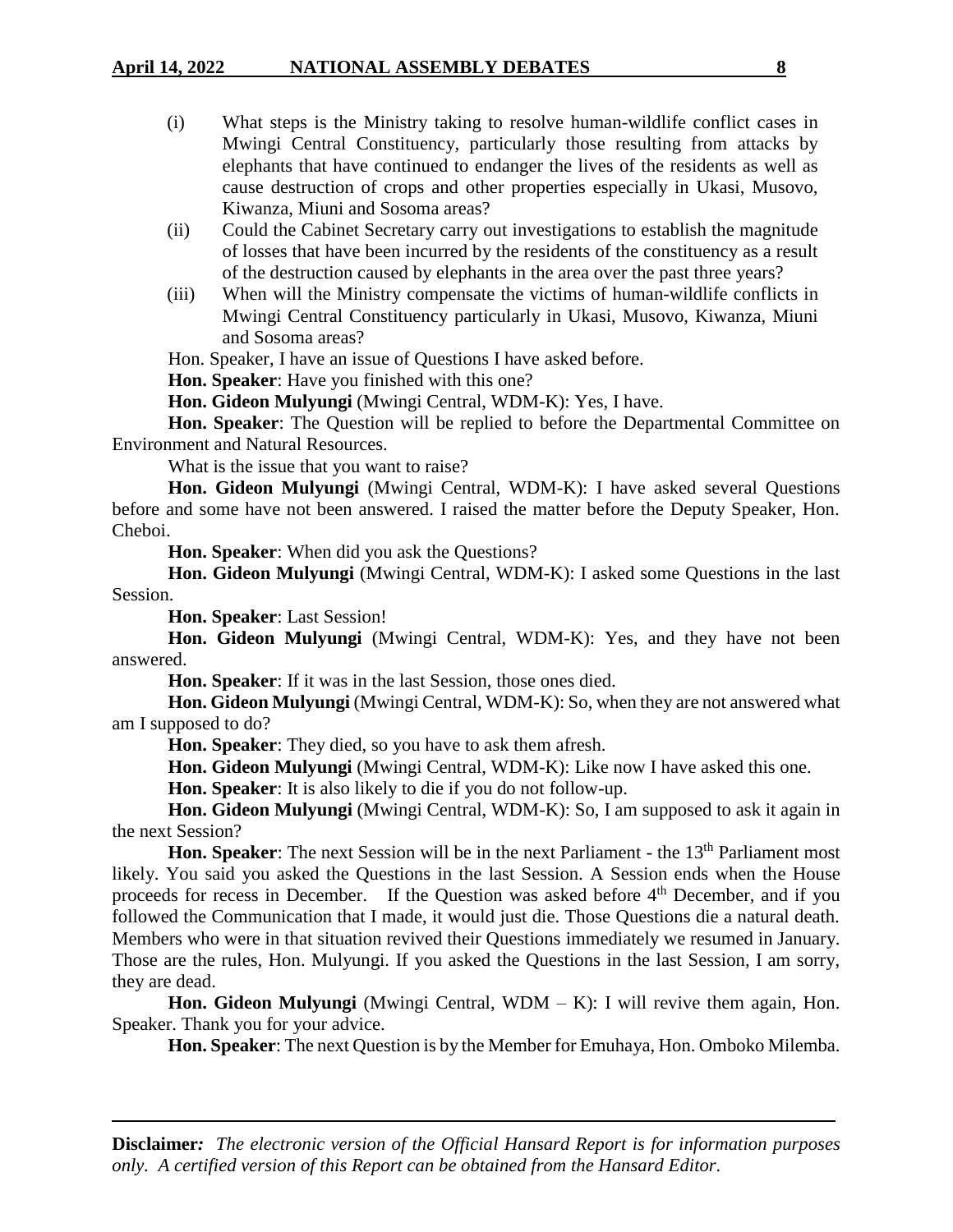#### *Question No.113/2022*

# RECRUITMENT OF ASSISTANT CHIEFS IN EBUSYUBI AND EBUKHAYA SUB-LOCATIONS

**Hon. Omboko Milemba** (Emuhaya, ANC): Thank you, Hon. Speaker. I was a little engaged with my brother, Hon. Omulele, discussing local matters.

I rise to ask Question No.113 of 2022 to the Cabinet Secretary for Interior and Coordination of National Government:

(i) When will the Ministry recruit assistant chiefs in Ebusyubi and Ebukhaya sublocations in Emakunda Location, Emuhaya Sub-County, considering that the said sub-locations have not had substantive assistant chiefs for the last two years despite interviews having been done, thus hindering delivery of services to residents?

**Hon. Speaker**: That Question will be replied to before the Departmental Committee on Administration and National Security. The last Question is by the Member for Ugenya, Hon. David Ochieng.

### *Question No.115/2022*

### INTERFERENCE AND DROPPING OF PHONE CALLS

**Hon. David Ochieng'** (Ugenya, MDG): Thank you, Hon. Speaker. My Question relates to what is going on in the country in terms of phone calls dropping. You could be on a phone call and you are told that the person you are calling is not available.

I direct this Question to the Cabinet Secretary for Information, Communication and Technology:

- (i) Could the Cabinet Secretary explain to Kenyans why there has been an occurrence of calls dropping midway or interference during phone calls, including unstable networks all over the country by mobile phone service providers for the last six months, leading to loss of business opportunities, among others?
- (ii) Could the Cabinet Secretary explain what measures the Ministry has put in place to end the said occurrence of calls dropping and interferences during calls, including unstable networks by mobile service providers, and how long will this last?

**Hon. Speaker**: Who is the current Chairperson of the Departmental Committee on Communication, Information and Innovation? Hon. Kisang is no longer the Chairperson.

**Hon. (Ms.) Rachael Nyamai** (Kitui South, JP): *(Spoke off-record)* …

**Hon. Speaker:** Do not refer to Members by their nicknames, Hon. Nyamai. Let us have Hon. Jane Njiru. I also did not know the current Chairperson. Who is the Vice-Chairperson? Does that Committee have a Vice-Chairperson? I am sure Hon. Osotsi is the *de facto* Chairperson of that Committee. Let us have Hon. Osotsi.

**Hon. Godfrey Osotsi** (Nominated, ANC): Hon. Speaker, the Vice-Chairperson is Hon. Nyamita, who is not present. I will bring up the matter with the Committee. The issue raised by the Member for Ugenya is very important. Everyone is experiencing dropped calls and other related issues. I will pass the communication to the Committee.

**Hon. Speaker**: Very well. Maybe, you can also remind the Chairperson that we usually require Chairpersons to be in the House.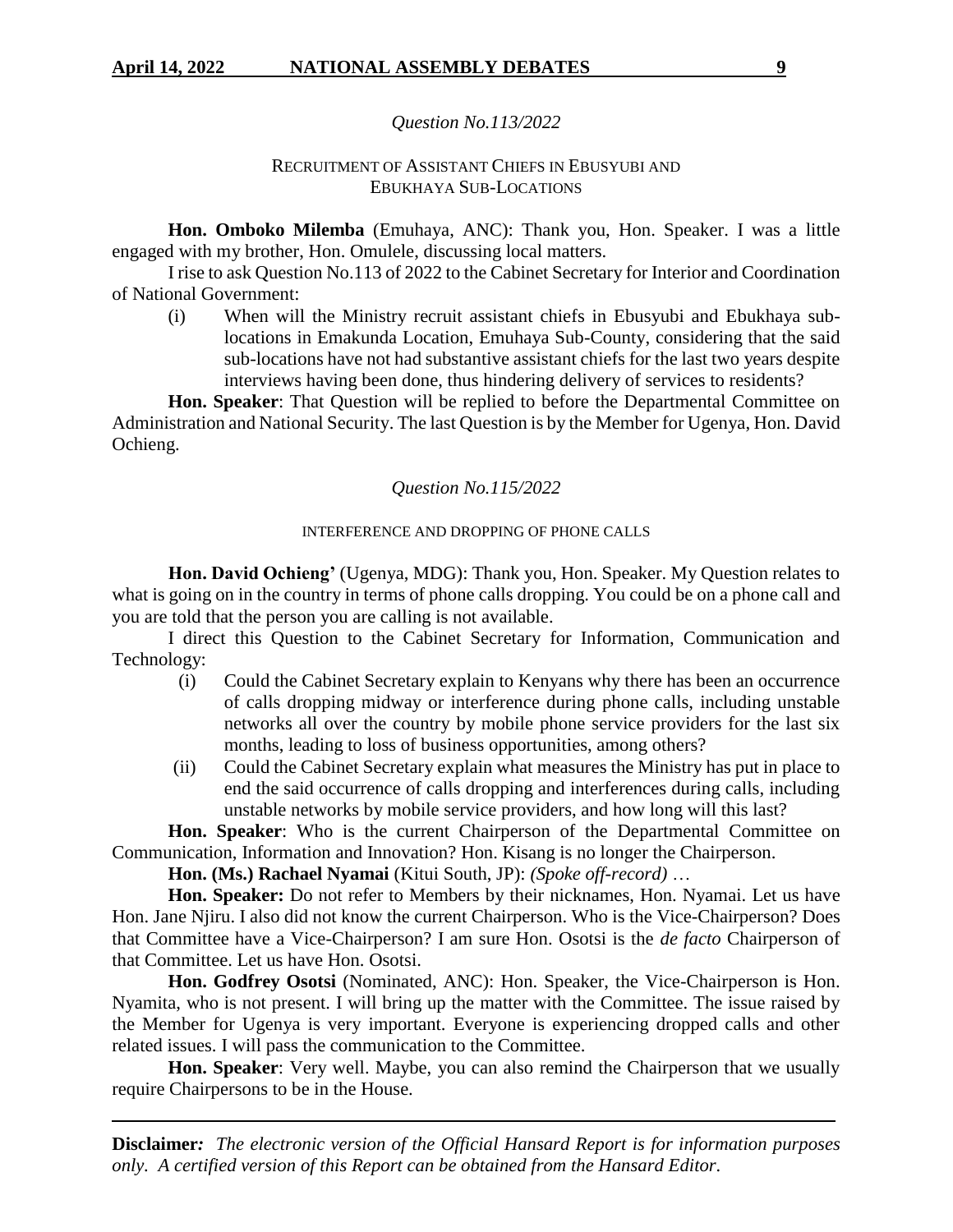Let us move to the next segment. There is a Request for a Statement by the Member for Kikuyu.

> *(Hon. Kimani Ichung'wah consulted loudly with Hon. Adan Keynan and Hon. Amos Kimunya)*

**Hon. Kimani Ichung'wah** (Kikuyu, JP): Sorry, Hon. Speaker. Commissioner Keynan and the Leader of the Majority Party were keeping me pre-occupied.

**Hon. Speaker**: You know he looks like an elder from the way he is dressed, which he is.

**Hon. Kimani Ichung'wah** (Kikuyu, JP): He is a good elder from Wajir. During this time of Ramadan, he is usually a very good man.

## **REQUEST FOR A STATEMENT**

### STALLED CONSTRUCTION WORKS ON RIRONI SECTION OF THE NAIROBI-NAKURU HIGHWAY

**Hon. Kimani Ichung'wah** (Kikuyu, JP): Hon. Speaker, pursuant to the provisions of Standing Order No.44(2)(c), I rise to request for a Statement from the Chairperson of the Departmental Committee on Transport, Public Works and Housing regarding the suspension of works by the contractor on the ABC Place-Rironi Road part of the Nairobi-Nakuru Highway.

It is of great concern that the contractor constructing that section of the Nairobi-Nakuru Highway at ABC Place to Rironi area, and in particular, sections in Kikuyu Constituency, has suspended works since early March 2022. The contractor avers that they are owed billions of shillings by the Government of Kenya, which have remained unpaid for an inordinately long period of time thus forcing the contractor to suspend works on that very busy highway.

It is noted that the contract period at the time of award was for three years and the project was to take approximately the same amount of time. It is now the  $5<sup>th</sup>$  year, even as it has stalled and the contractor has moved out of the site. The contractor's suspension of works has resulted in residents of Kangemi, Uthiru 87 and Kinoo and, particularly, those along the Kinoo Chiefs Collector Road and the Kariango-Kanyariri Collector Road No.6, being greatly inconvenienced considering that the contractor had actually dug up the collector roads and sections of the Highway, which are now left undone thus posing a great risk to road-users on the otherwise very busy highway.

It is against this background that I seek a statement from the Chairperson of the Departmental Committee on Transport, Public Works and Housing on the following:

- (i) Could the Chairperson explain when the Ministry is going to settle the pending bills owed to the contractor as per the contractual agreements on the construction of ABC Place-Rironi section of the road of Nairobi-Nakuru Highway, a project that is a major link road to the greater East African Region?
- (ii) Could the Chairperson further explain measures that have been put in place by the Ministry to ensure that the construction works are resumed on the said road; and when it is projected to be completed, including the collector roads in Kikuyu Constituency and, in particular, the Kinoo Chiefs Collector Road No.5 and Kariango-Kanyariri Collector Road No.6?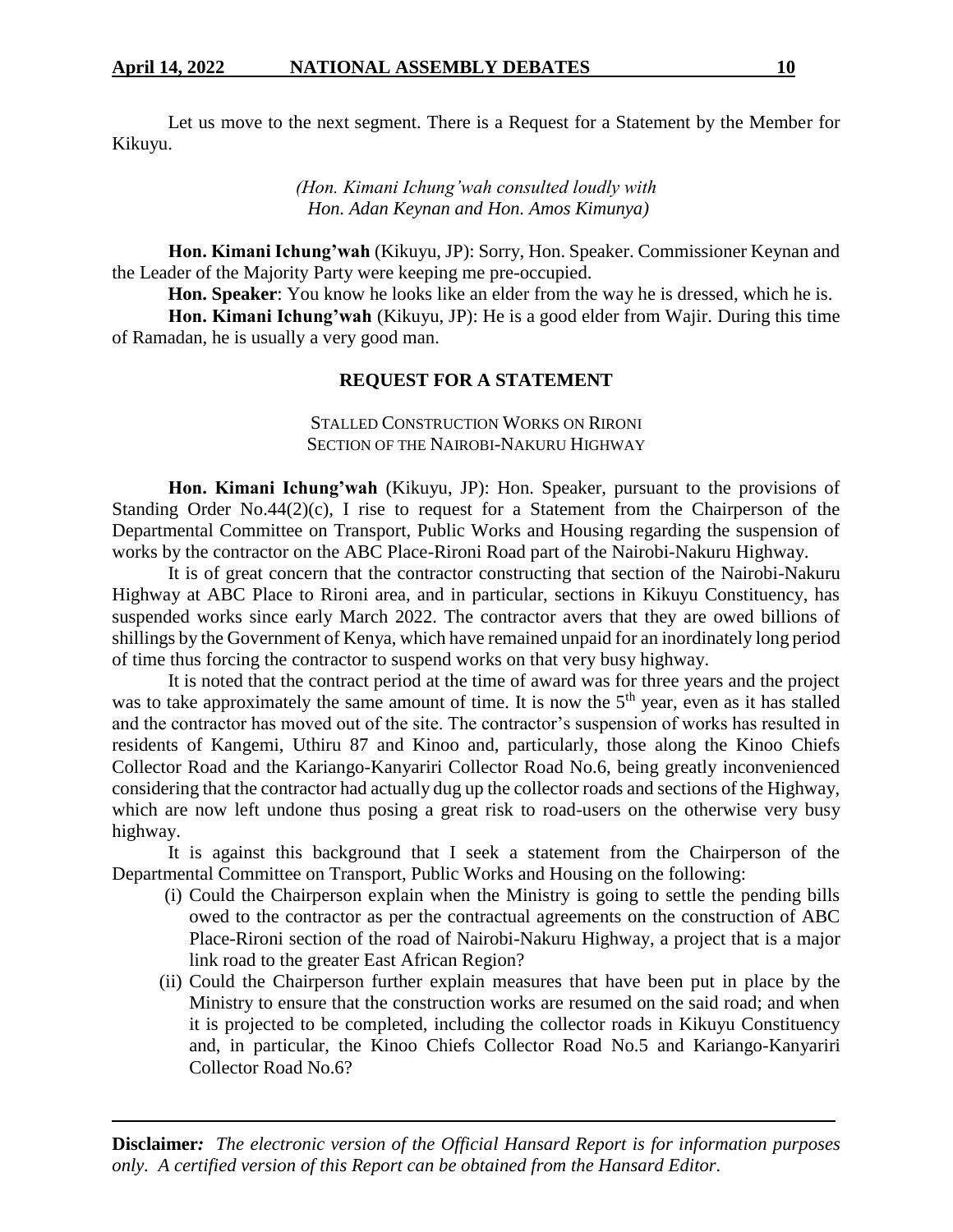- (iii) Could the Chairperson explain what measures the Ministry has put in place to ensure that the section of the road between Kinoo Chiefs Collector Road No.5 to Muthiga and Kariango areas is made motorable and passable, considering that the earthworks had already begun and were left uncompleted and that, during the expected rainy season which is expected to begin shortly, this road will become completely impassable thereby inconveniencing many residents of Kinoo, Muthiga, Laichumbe and Kariango areas all the way to Kanyariri in Kabete Constituency, and also sections of Kangemi at the bypass, the inter-sections of Kangemi and the bridge which have been left incomplete.
- (iv) With regard to the existence of dug-up trenches and holes by the contractor which are bound to immensely affect road-users and residents during the rainy seasons of April to August 2022, could the Chairperson indicate what first-aid/remedial measures the Ministry or the contractor will take to ensure that they do not put road users along the busy Highway at risk?

Hon. Speaker, I would just like to add that last week, a resident who was an aspirant on a United Democratic Alliance (UDA) ticket in Nandi Hills Constituency lost his life in Kangemi following a road accident because of the stalled works and diversions on the road. I am reliably told that the contractor has stopped works along the former Northern Corridor apparently because he is owed over Kshs8.2 billion on that contract alone. Since the beginning of March, he completely stopped works along the Highway. If you go to Kangemi today, they had started working on the bridge that connects Kangemi to Loresho, but it has been left incomplete. I had also mentioned sections of collector roads in my constituency which were left unattended as the contractor pulled out and yet, we had been promised that this contract will be completed in three years.

With that, Hon. Speaker, I thank you.

**Hon. Speaker**: The Chairman of the Departmental Committee on Transport, Public Works and Housing, Hon. Pkosing, is not in the House. So, the Request will be channelled through the Office of the Leader of the Majority Party.

Leader of the Majority Party, please read your Statement.

#### **STATEMENT**

# BUSINESS FOR THE WEEK COMMENCING  $10^{TH}$  TO  $12^{TH}$  MAY,  $2022$

**Hon. Amos Kimunya** (Kipipiri, JP): Hon. Speaker, pursuant to the provisions of Standing Order No.44(2)(a), I rise to give the following Statement on behalf of the House Business Committee which met on Tuesday, 12<sup>th</sup> April 2022, to prioritise business for consideration.

Last week as you are aware, the Cabinet Secretary for the National Treasury and Planning presented the Budget highlights and Revenue-Raising Measures for the Government for the 2022/2023 Financial Year, and also submitted the Annual Estimates for revenue and expenditure for 2022/2023 and the draft Finance Bill of 2022, which has since been published by the Departmental Committee on Finance and National Planning. Consideration of this business will require to be expedited upon our return from recess and processing during recess.

I wish to underscore that, as a House, we have very limited time to prosecute this and any other important business, as you explained in your Communication. As I wish Members a restful working recess and the very best in the various party nominations, I request that once this exercise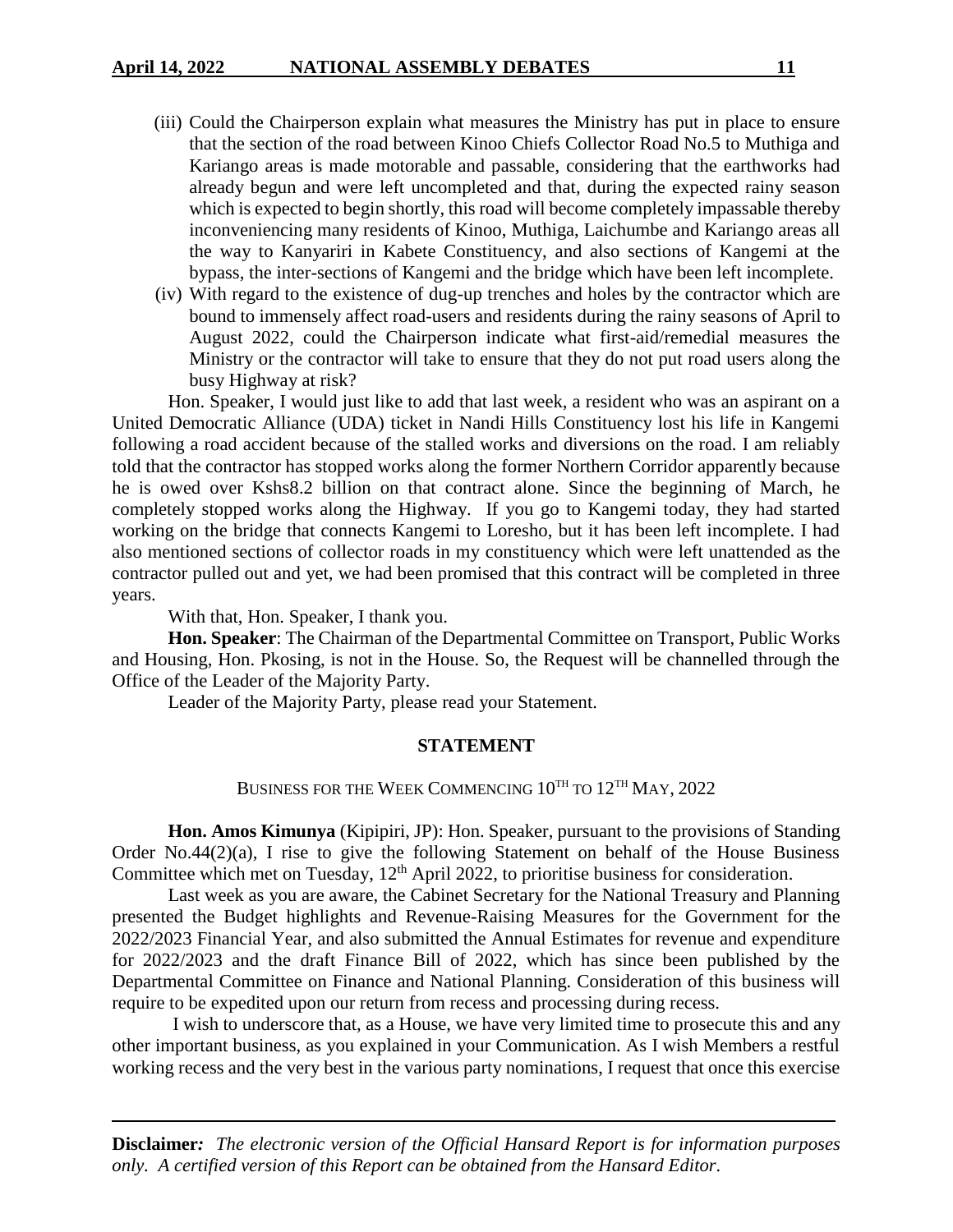is over, Members actively participate in the Committees to enable them expedite these two key businesses on financial estimates and any other urgent business before them.

Upon resumption of the House on Tuesday,  $10<sup>th</sup>$  May 2022, the following business has been scheduled for consideration, namely, the First Reading of the following Bills:

- (1) The County Allocation of Revenue Bill, 2022, which we hope to have received from the Senate;
- (2) The National Rating Bill (National Assembly Bill No. 10 of 2022);
- (3) The Public Finance Management (Amendment) Bill, (National Assembly Bill No.16 of 2022); and,
- (4) The Public Finance Management (Amendment) Bill, (National Assembly Bill No.21 of 2022).
- We will also consider the Second Reading of the following Bills:
- (1) The Mung Beans Bill (Senate Bill No. 9 of 2020);
- (2) The Prompt Payment Bill (Senate Bill No.16 of 2021); and,
- (3) The Start-up Bill (Senate Bill No.1 of 2021), in addition to all the others we will not have completed by today.

I am reliably informed that there are no Questions scheduled for responses by Cabinet Secretaries. Therefore, the House Business Committee will reconvene on Tuesday,  $10<sup>th</sup>$  May 2022 to schedule business for the rest of the week.

We will be going on a short recess. I take this opportunity to wish Members the very best during the recess. For those who profess the Christian faith, I wish them a happy Easter. For our Muslim brothers and sisters continuing with their fasting, I wish them a happy Eid when we get to it.

Thank you, Hon. Speaker.

## *(Hon. Amos Kimunya laid the Statement on the Table)*

**Hon. Speaker:** Hon. Members, at this point, I will give an opportunity to the Member for Wajir, Hon. Fatuma Gedi. Do you have a point of order before Hon. Fatuma gives a response? Let us just see who comes before the other. Let us have Hon. David Ochieng'.

# **POINT OF ORDER**

## MEMBERS AND STAFF WELFARE

**Hon. David Ochieng'** (Ugenya, MDG): Hon. Speaker, I am happy that Hon. Duale knows who I am. It is only Hon. Junet who does not know who I am, but I am sure he will soon know that I am a party leader.

Hon. Speaker, I rise under Standing Order No. 83 to raise a point of order on fundamental matters relating to this House. Article 127 of the Constitution establishes the Parliamentary Service Commission (PSC). It is mandated to perform several functions, including the function necessary for the well-being of Members of this House. I have never been to my office in the Continental House because it does not have windows and ventilation.

The functions of the PSC also find their home in the Parliamentary Service Act that this House passed in 2019. However, I note that there is a very huge disconnect between the Members that we chose as Commissioners of the PSC and this House. This is now my eighth year in this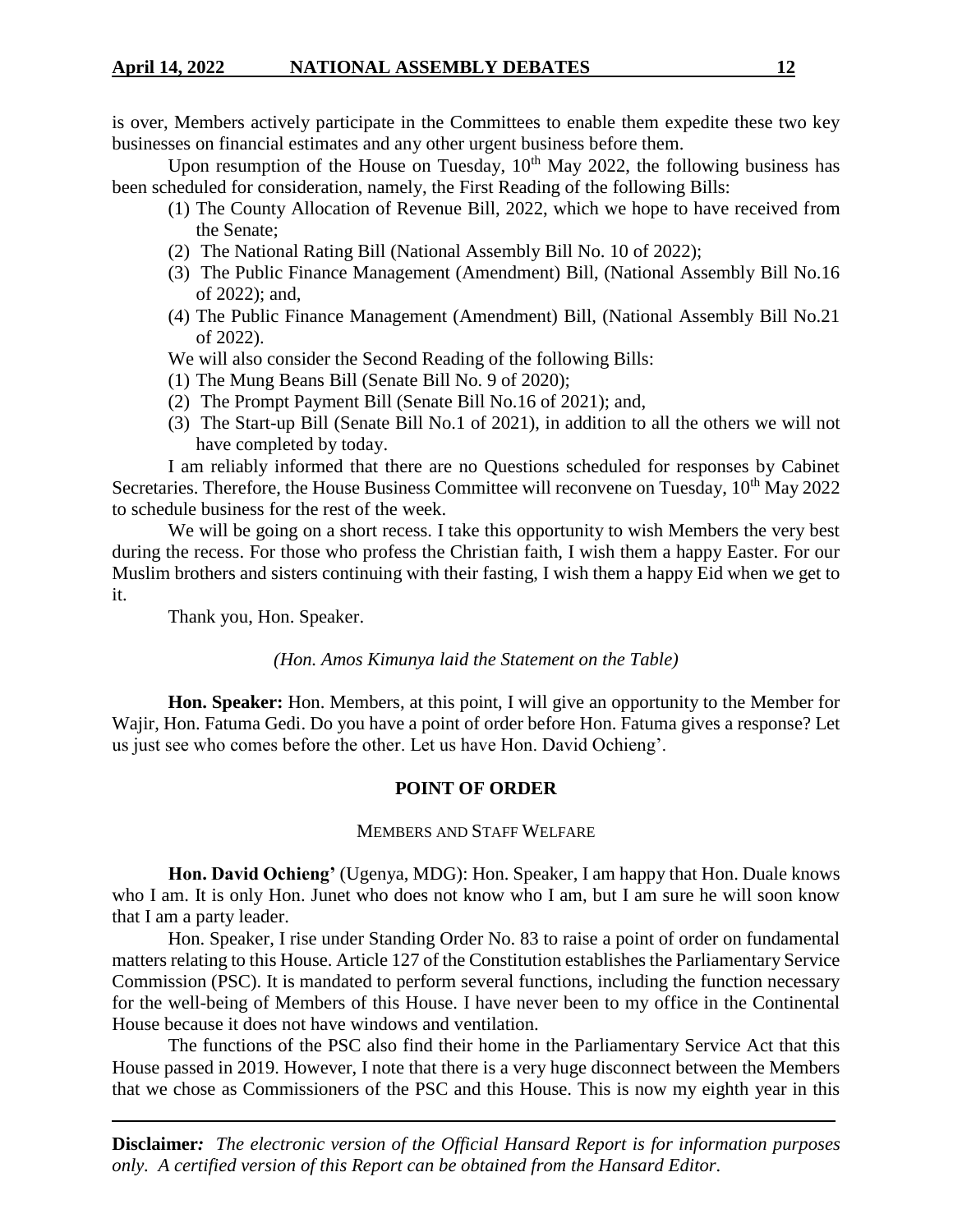House. There is no single day where the Members of the PSC whom we elected have ever come to this House to report to us what they do for us and how they do it.

When I lost an election and then I came back, I hoped that I would have an office in this new building. There is no report to us about what happens there. We just see contractors coming and going. We hear of tender wars. We do not know when they will finish the construction.

Although the Commission is independent, it exists because of the two Houses. Hence, it should be guided by Article 127 of the Constitution in its operations. I say this because there are a number of matters which my colleagues in this House agree with me that they are not headed in the right direction.

On 1<sup>st</sup> March 2013, just two days to elections, the Salaries and Remuneration Commission (SRC) issued a circular about terms of Members of Parliament in the  $11<sup>th</sup>$  Parliament. The election was on 4<sup>th</sup> March 2013. As we speak, we are aware that the Members of the PSC whom we elected are negotiating with SRC on terms of service that include raising the Commissioner's allowances, what they earn and how they will be in the next Parliament.

At the same time, they are negotiating how to reduce our allowances. I am confidently aware that they are negotiating to remove the sitting allowance of the Members of Parliament in the next Parliament and reduce the allowances that we earn when we travel abroad. Nobody knows about this in this House. There is no Commissioner who has taken his time to come and tell us what they have been doing for the last two terms. The law requires them to do that. Under the new law that we set up, we agreed that the Commission will be holding biannual sessions with us. To date, none has ever happened.

Some Members have been here for nine years. The Commissioners whom we elected have never given us a report. That is why I rise to ask when we shall hear from the Commissioners whom we elected to go to the Commission. When will they tell us what they are doing for us so that we know? No one knows about tomorrow. You can be the President because I know that you are running, Deputy President or Hon. Speaker again. Your legacy cannot be that when you come back, you will try to re-calibrate and say that we lost this in the last Parliament. Can we get it back?

Hon. Members and I are aware that we intend to get a new clerk. Part of why I rise today is because so many members of staff approached me and asked me what they would do. There is a person who applied for a job. He claims that he has bought all the Commissioners, including you, as the Chairman of the PSC. He said that he had compromised everybody. He will be the clerk by hook or by crook.

Hon. Speaker, we need a *Kamukunji* to discuss some of these issues that we know. Where is this Parliament going? We are its custodian for the Members who would come in the next Parliament. We cannot give them a hollow House. We must guard it.

I want to state clearly that you, as the Chairman of the PSC, must be in charge. When we come back after the party primaries, we request to have a *Kamukunji*. The Commissioners, including you, as the Chairman of the PSC, will brief us on what you have done for us for the last five years, as you ask for the next term. What will the Members who will come in get? What have you negotiated with SRC for the last three or four years? Which benefits do Commissioners get? Which benefits do the Members of Parliament get, so that we know? When we come back to Parliament, we will not have a case where we will be paid allowances and then along the way, the court will give an order that money has to be recovered from us because the Commission did not negotiate well.

Under this Standing Order, my request is that before we resume the next Sitting, you order to have a *Kamukunji*. Come with your Commissioners. Get a report that accounts for the last three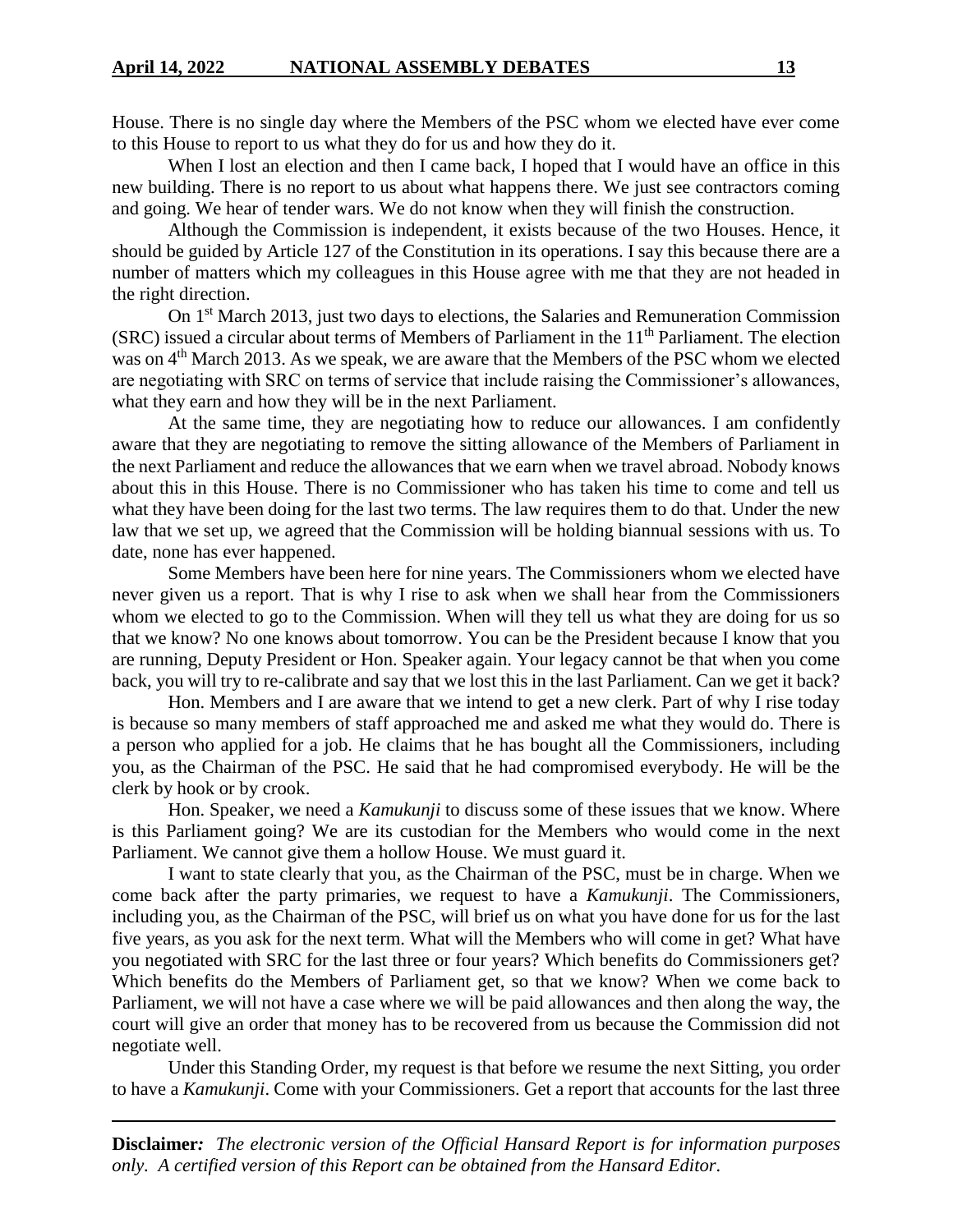or four years, so that Members can go home knowing that they did a good job, but the Commissioners failed.

Hon. Speaker, I rest my case and request your guidance on the issue. Thank you.

*(Applause)*

**Hon. Speaker**: Hon. Ochieng' rose on a point of order. He has raised quite some weighty matters.

**An Hon. Member**: They are good points.

**Hon. Speaker**: Yes, they are. Do the Members want to address the same issues or different ones?

**Hon. Members**: The same issue.

**Hon. Speaker**: Please take a maximum of one or two minutes. We agreed yesterday that we would consider the voluminous Children Bill today.

**Hon. Kimani Ichung'wah** (Kikuyu, JP): On a point of order, Hon. Speaker.

**Hon. Speaker**: Hon. Ichung'wah, what is your point of order?

**Hon. Kimani Ichung'wah** (Kikuyu, JP): Thank you, Hon. Speaker. I rise to support what Hon. David Ochieng' has raised. It is indeed true that the Commissioners whom we elected, especially those who sit in the National Assembly, must act in the best interest of Members of the National Assembly. It is true that the office block that we have waited for two terms of Parliament is incomplete. Since I joined this House in 2013, that office block has been under construction. When I chaired the Budget and Appropriations Committee, the Commissioners appeared before us every year and promised that by August the following year, the building would be complete. Hon. Ochieng' purports that he has never used his office because it does not have windows and ventilation.

He has also touched on the issue of our staff. You have three very good ladies in front of you who work as the Clerks-at-the-Table. I see Madam Sarah Kioko on this desk. By the time I joined Parliament, I know that she had worked in this House for 15 years. In other jurisdictions like in the United States of America (USA) and United Kingdom (UK), the staff from a certain level—Directors or Deputy Directors—cannot move from one House to the other. For instance, in the USA Congress, if you are a Director in the House of Representatives, you cannot move to go and work in the Senate. There is a way each House operates.

#### *(Applause)*

Even in the UK, you cannot move from the House of Lords from a certain level to the House of Commons. The House of Lords has its way and mechanisms. This Parliament borrows heavily from those two jurisdictions. We have officers who have worked in the Senate and the National Assembly for the last 10 years.

You cannot tell an officer like Madam Sarah Kioko who has the experience of over 25 years in the National Assembly that she stands no opportunity to ever rise to become the Clerk of the National Assembly, because someone will move from the Senate and come to work here. A staffer in the Senate like Madam Sarah Kioko will go and displace someone who has worked there for so many years and he is accustomed to how they work.

We may as well tell our staff that they have no opportunity of growth within the institution they work in. We may as well open up positions that we advertise here at senior level like that of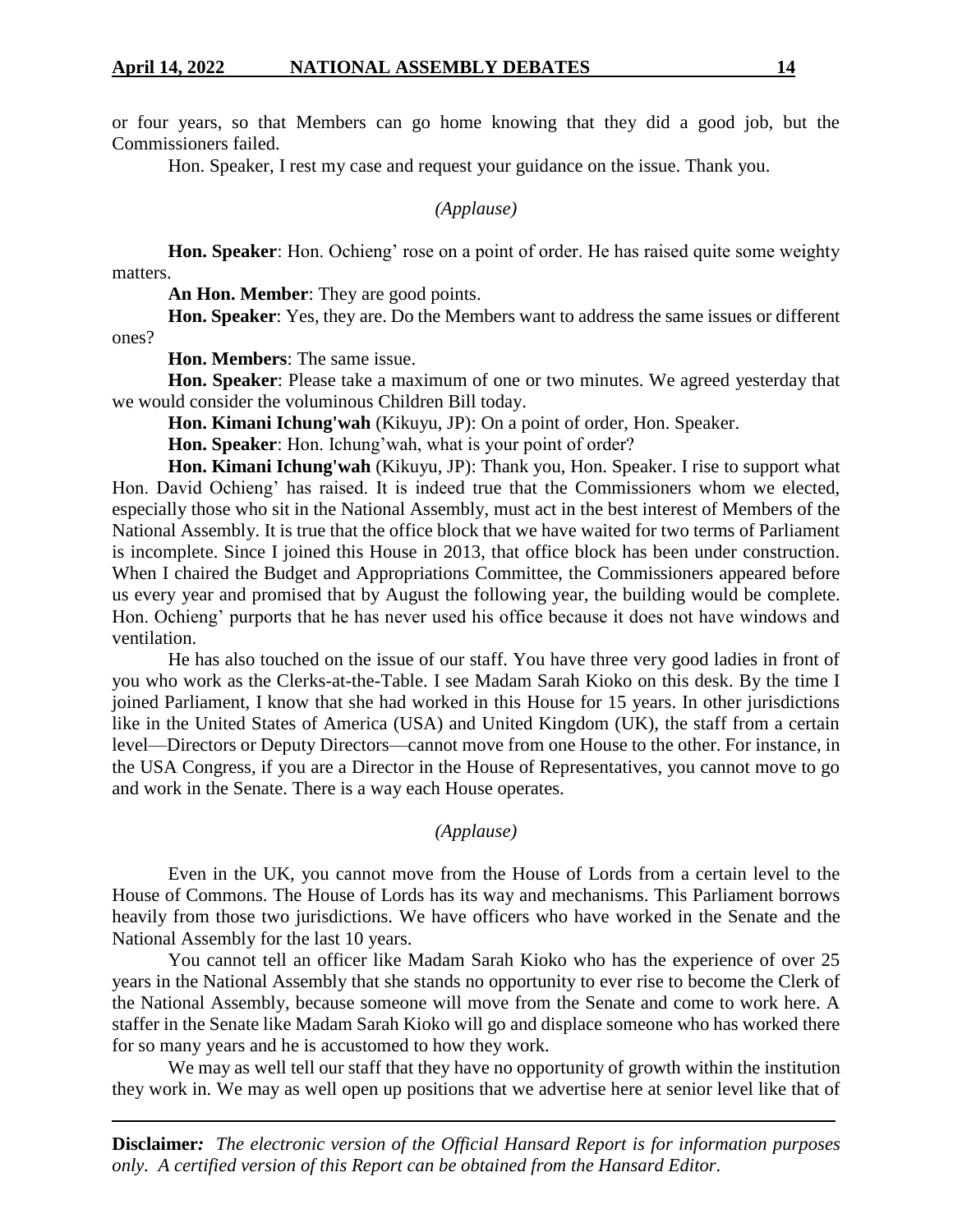the Clerk to even chiefs, District officers (Dos) and District Commissioners (DCs) out there. We can as well get an established administrator to come and become the Clerk of the National Assembly. Therefore, there are issues that we must address.

There is the issue of mileage which Hon. T.J. Kajwang' raised the day before. It is a matter that we, as Members of Parliament who come from Nairobi City County and the environs, have tried to address for two terms and even before that. Because some of the Commissioners who have become so dynastic in the Commission benefit personally from the terms that they get under the mileage, they do not consider the Members of Parliament who elect them to go and represent them.

What Hon. David Ochieng' has said is shocking. It is indeed true that those of us who will be lucky to come to the 13<sup>th</sup> Parliament after the elections will be shocked because of the kind of things we will find here. We should hold these Commissioners accountable for the work that we gave them.

I support the request by Hon. David Ochieng'. Before things get out of hand, let us have a *Kamukunji* immediately we resume business, so that we put these Commissioners under your Chairmanship. Then they will be accountable to the people who elected them. As Hon. David Ochieng' rightly said, it is a constitutional Commission like any other that should be reporting to this House what they are doing in terms of their mandate.

**Hon. Speaker:** Hon. Junet Mohamed.

**Hon. Junet Nuh** (Suna East, ODM): Thank you, Hon. Speaker. I would like to put my word on this debate.

I have listened carefully to what Hon. Ochieng' has raised. Some of the issues he has raised are valid and we need to address them as a House. That is because they affect the wellbeing of the Members of this House. But when I listened to Hon. Ichung'wah, I came to realise that the matter is bigger than – Somalis have a saying that says: The voice is bigger than what you think. I see that there are people who are trying to canvass for certain jobs that have been advertised. We cannot anticipate debate. We have to wait for the Commission to present their Report to the House and then give our views on it.

For example, if it is about the job of the Clerk of the National Assembly, there are procedures that are followed for people to apply for that job. It is advertised both internally and externally. So, I do not think it is good or proper for us to anticipate debate. Anybody has a right to apply. If the Commission has not yet decided on the issue, let us give it time to make their decision then we will have our say here as a House. But lets us not jump the gun now and start debating an issue that has not been presented before us, as a House, which has to go to the Hon. Speaker for approval and brought here as a Motion. The Motion is not before us, as we speak now.

The other issue that has been raised by Hon. Ochieng', I totally agree with him. We need to have a *Kamukunji.* This case reminds me of something. These are issues that we raised a long time ago, but they were never looked into properly because, at that time, people looked at things in a partisan manner. It reminds me of a friend whom we go with to a restaurant and eat good food with him. But when the last leg of the chicken is remaining, he remembers his driver and says: "Ooh, I forgot my driver outside".

Parliament's time is almost coming to an end. Let us just put our House in order now for the future. We even raised a matter of a notorious Member of the Commission who is a Member of ODM whom we said has no competence to be in that Commission. When we wanted to remove her, we were told that we could not remove her because there is a procedure to follow to remove a commissioner. She ended up joining the United Democratic Alliance (UDA) party when she left us. Such people should have been dealt with a long time ago. The Commission would have done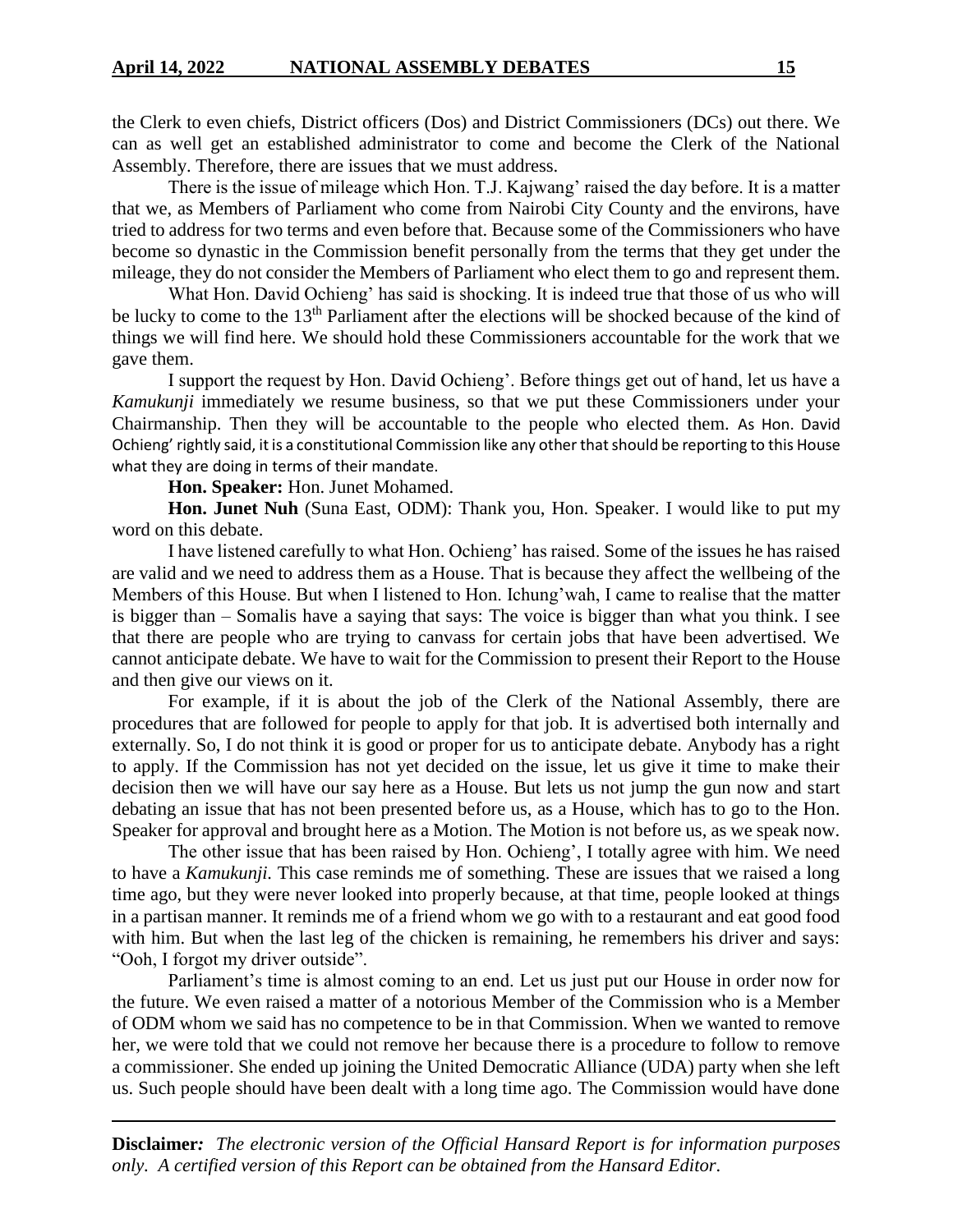a perfect job, if we had dealt with those issues at that time. A notorious commissioner and she is known. She left us and joined another party which was registered one month ago.

Hon. Speaker, in conclusion, I know you are just the Chair of the Commission. This is not a matter that we should take time to debate. It is a very straight forward case. The issues that have been raised by Hon. Ochieng' can be addressed administratively. Your Office can deal with them administratively as the Chair of the Commission.

But the issue of who is going to get a job, that should be left to the Commission. If people have interests in certain individuals, they cannot use the Floor of the House to canvass. Canvassing can lead to disqualification for the candidate who is being canvassed for. Madam Sarah Kioko knows that she is too senior and she is qualified for the job. If she was interested in the job, she should apply for it. You do not need to prompt her by telling her to apply for the job.

**Hon. Speaker:** Hon. Members, Hon. David Ochieng' has raised some serious matters; some of which are clearly provided for in both Articles 127 and 128 of the Constitution. The other is the procedure for removal of a commissioner provided for in Article 251 of the Constitution. Let us restrict ourselves to what Hon. David Ochieng' has raised.

Is it the desire of the Members that we have a *Kamukunji* before the 10<sup>th</sup> of May 2022?

**Several Hon. Members:** Yes.

**Hon. Speaker:** If we have to hold it, because the 10<sup>th</sup> of May is a Tuesday, we will have to do it on a Monday. Will you be available?

**Hon. Members:** Yes

Hon. Speaker: Monday, 9<sup>th</sup> May 2022?

**Hon. Members:** Yes.

**Hon. Speaker:** What is the best time for those who come from far away in the villages? An Hon. Member:  $10^{\text{th}}$ .

**Hon. Speaker:** Tenth of May will be a Tuesday. Can we say Monday, 9<sup>th</sup> May 2022, at 2.00 p.m. in this Chamber?

**Hon. Members:** Yes.

**Hon. Speaker:** Hon. Members, please inform others who are not present. I know there is some page that you use. Where is Hon. Atandi? He is the administrator. I saw him somewhere celebrating. He should have come here we congratulate him in the House.

Hon. Members, there will be a *Kamukunji* on Monday, 9<sup>th</sup> May 2022 at 2.00 p.m. in this Chamber.

*(Applause)*

Please, let us all purpose to attend so that the issues Hon. David Ochieng' has raised can be canvassed and, also, for the Commission to brief us. But if it is not able to brief us, you take appropriate action.

*(An Hon. Member spoke off-record)*

Let us not debate that now. It will be better if we debated it then because this is a Sitting of the National Assembly. The *Kamukunji* will not be a Sitting of the National Assembly.

*(Hon. Jared Okelo spoke off-record)*

No, let us not go back on this, Hon. Okelo.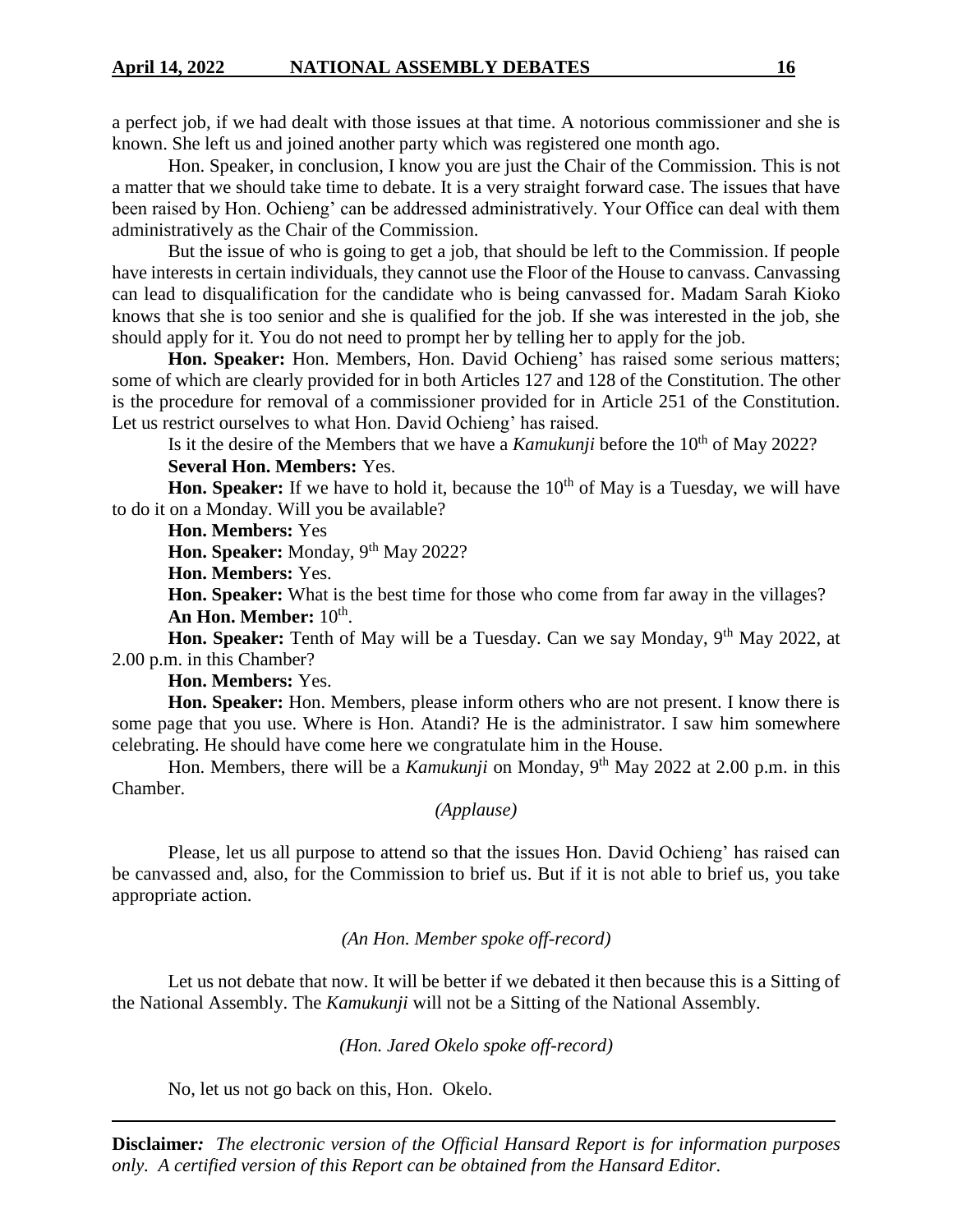*(Loud consultations)*

Let us remove the names of our staff. It is not right.

*(An Hon. Member spoke off-record)*

He has not said anything that is untoward. Let us not go there.

*(An Hon. Member spoke off-record)*

If it is a point of order, I will not allow debate on that. Hon. Otiende Amollo had a point of order.

### **POINT OF ORDER**

# ALLEGATIONS MADE BY HON. FATUMA GEDI AGAINST THE DEPUTY PRESIDENT

**Hon. (Dr.) Otiende Amollo** (Rarieda, ODM): Thank you, Hon. Speaker.

Hon. Speaker, a few day ago, Hon. Fatuma Gedi made statements that were deemed offensive to Standing Order No.91(1) and was asked to substantiate. This afternoon, I have seen her carrying a big bag that suggests that she is ready to substantiate. But before she does that, Hon. Speaker, there are some issues of principle you need to guide us on because we are on unchartered waters.

I rise under Standing Orders No.1, 90 and 91; as read together with Article 51 of the Constitution. The words that Hon. Fatuma Gedi is now required to substantiate - and I have no doubt she must rise to the occasion - are to the effect that His Excellency, the Deputy President, is a land grabber and that we are not safe in his hands. In that context, Hon. Speaker, the Standing Orders require you under Standing Order No.91(2) to listen keenly to what she has to say and to be convinced that she has substantiated, failure of which you must then take her to Standing Order No.107.

Hon. Speaker, what you are required to be persuaded on is a matter of fact on the allegations in respect to the Deputy President. Hon. Speaker, when you are required to make that decision, you sit in a *quasi-judicial* capacity. Indeed, in accordance with Article 51 of the Constitution, you are a tribunal and you must be impartial and you must be independent on those questions of fact. Is it true that the Deputy President is a land grabber? This is a fact which has to be demonstrated. Is it true that we are not safe in his hands? This is also a fact which has to be demonstrated.

Hon. Speaker, it then puts us in difficulty, because the Constitution describes the 349 Members of National Assembly, and then says; "and the Speaker who shall be *Ex-Officio*," however, it does not help. When you go the definition, it says a Member of Parliament is a Member of Parliament. So, is the Hon. Speaker for this purposes a Member of Parliament who must disclose conflict of interest under Article 91 or not?

Hon. Speaker, that question of fact I think will put you in a difficult situation because we all take judicial notice that you have found it fit to take sides with the Deputy President; which means by definition, in terms of whether we are safe at his hands, your answer has been yes. It, therefore, makes it difficult for you to come to a conclusion of fact.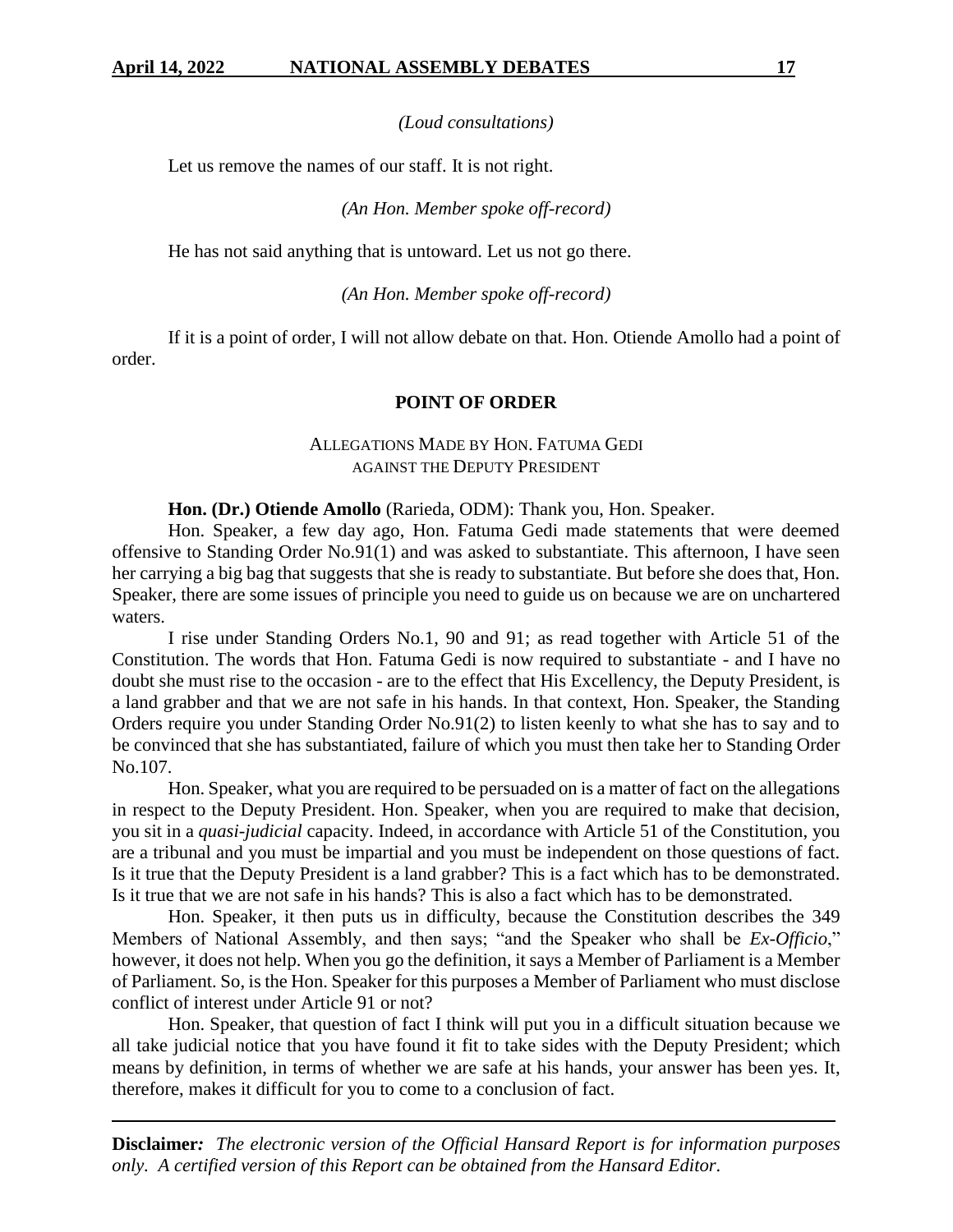#### *(Applause)*

Hon. Speaker, I want to save you the difficulty of having to be a judge on your own course because that, then, will be a question of fact, and the Speaker then having decided that the matter must be substantiated, I would suggest that the person to make that decision should not be yourself. This is because that goes against the most basic tenets of fair trial, which is in our Constitution. You cannot be a judge in your own course. Those issues are so serious that if Hon. Fatuma Gedi is able to substantiate, they can even take us to the provisions of Article 94. In those provisions at Sub-Article 5, the question of removal of the Deputy President for breach of the Constitution is to be initiated in this House. If the substantiation was so clear that we say that we do not just want to stop there, and that we actually want to initiate the removal, then what will the Hon. Speaker do? It puts you in great difficulty; and there is one more.

Hon. Speaker, the provisions of Article 90 on conflict of interest requires us to disclose conflict of interest. Conflict of interest is described to include personal relationship. We now know that you have a personal relationship with the Deputy President. Is the Hon. Speaker required to disclose that? Well, I will use the words of the Standing Order; "personal" and it can extend to political. Hon. Speaker, it includes – for both now and the future – where a Speaker has chosen to takes sides, because it is unprecedented. We know we all have political affiliations, but like a judge, it is assumed that once you occupy that office, then those affiliations do not come to the fore. However, when they come to the fore for futuristic purposes rather than historical, then it means there is an issue of conflict. How does the substantive Speaker handle this?

Hon. Speaker, I would like you to give guidance, because I know you can remove yourself from that situation of conflict temporarily and give clear guidance for present and for future on this very unprecedented situation.

I thank you Hon. Speaker.

**Hon Speaker:** Hon. Members, these are not very difficult issues. I do not need assistance on this. I will respond to all those ones.

Now, Hon. Members, this is the *Hansard*… It is good so that Hon. Fatuma knows that she said that she was going to substantiate. The reason why she was not challenged to withdraw on the spot is because the matter is grave. Otherwise, the Standing Order that you read would have demanded that she withdraws at that moment, because the substantiation should be instantaneous for those that have been here and have cared to follow the Standing Orders carefully.

However, this is the *Hansard* of two days ago. Hon Fatuma Gedi is recorded as having said:

"Hon. Speaker, give me two days and I will bring details on how William Ruto has grabbed land in this country."

This is what the *Hansard* shows. Hon. Speaker said:

"Very well Hon. Fatuma; you are the one who has undertaken to provide evidence, do not listen to those giving you stories (because several Members were trying to interject and tell her some other things) but to what I am saying. Ordinarily, we do not allow people to say they will provide evidence after two days. When you say something here, you are expected to have materials, but given the gravity of what you have said, I will allow you, therefore Thursday  $14<sup>th</sup>$  April 2022 at 2.30 p.m., we expect Hon. Fatuma Gedi to substantiate. It is only fair that we allow her time to provide the material she has alluded to."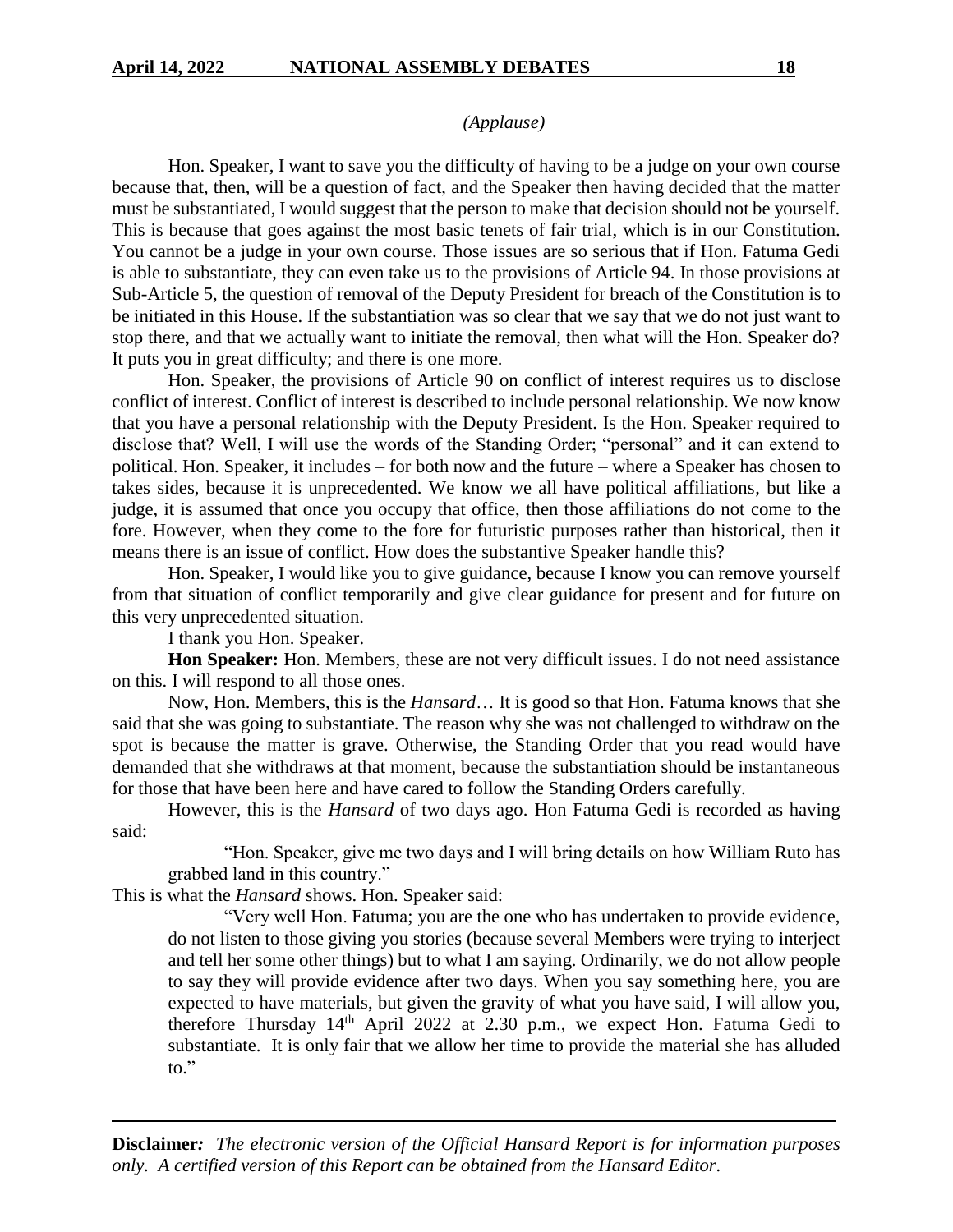Some Hon. Members are shown to have said: "All parcels of land that she has mentioned," and the Hon. Speaker said: "Hon. Fatuma, you said that you will provide evidence. You talked about Taita Taveta, Laikipia, and even Wajir, can you go on record? Hon. Fatuma said: "I told Members not to put words into my mouth." Hon Fatuma Gedi is shown to have said: "Hon. Speaker, I will provide on the following: Langata Primary, Taita Taveta, Laikipia and Muteshi."

The record shows that the Hon. Speaker said: "What is Muteshi?" Hon. Fatuma said: "Hon. Speaker, it is the 100-acre piece of land; that is what Muteshi is."

#### *(Loud consultations)*

Hon. Speaker: "Where?" Hon. Fatuma Gedi says: "Muteshi." Hon. Speaker goes on to say: "There is no place called Muteshi in Kenya. Hon members, Hon. Fatuma is serious about what she is saying, it is only that I do not know, I know the geography of this country, but I do not know any part called 'Muteshi." Hon Fatuma said: "Let me clarify." I told her: "Yes, please proceed. She said: "Hon. Speaker, you already ruled that on Thursday I should bring evidence. Muteshi is land which belongs to the late Muteshi, and is in Trans Nzoia." I asked: "In Trans Nzoia?" Hon. Fatuma said: "Yes," and I said: "Very well." Hon Fatuma said: "Hon. Speaker, if you allow me, I will bring the details on Thursday at 2.30 p.m.; and I am on the record saying: "Thank you." We agreed that Hon. Fatuma is doing that. She, indeed, approached me and said that she was going to do that. So, that is clear from that point.

Hon. Members, not in anticipation, but you know I always have to go back to records and see how we have treated situations of this nature. An incident happened on  $27<sup>th</sup>$  April 1993. It followed something which has been there on  $22<sup>nd</sup>$  April 1993, during the Second Reading of the Veterinary Surgeons (Amendment) Bill. The Member for Kisumu Rural, Hon. (Prof.) Anyang-Nyong'o rose on a point of order with the intention to adjourn the debate on the Bill for the House to discuss a matter of a claim that the Central Bank of Kenya (CBK) was being robbed about Ksh25 billion a week. He proceeded to table certain documents in support of the claim, albeit without the Hon. Speaker's consent. Therefore, on 27<sup>th</sup> April 1993, Hon. Speaker Kaparo observed that the Member did not explain what the papers were about or the origin of the papers, and they had no signatures. Hon. Speaker then ruled that the papers purportedly laid on the Table of the House by Hon. Anyang-Nyong'o could not be admitted into the records of the House for the reason that the Member did not follow the procedure for laying Papers as explained.

He clarified that though restrictive, the guidance was meant to ensure that Papers laid on the Table are legitimate. On  $10<sup>th</sup>$  September 2009, that is during the  $10<sup>th</sup>$  Parliament, the then Minister for Justice, National Cohesion and Constitutional Affairs, Hon. Martha Karua tabled some documents relating to corruption allegations. After scrutinising the documents, Hon. Speaker Marende ascertained that the documents were not signed, and on 10<sup>th</sup> September, 2009, the Hon. Speaker ruled that the documents were inadmissible and would not be allowed to go on the record of the House.

On 18th January 2011, the then Member for Juja, Hon. William Kabogo, tabled three documents: a letter dated 20<sup>th</sup> December 2010, from the said Member addressed to the Minister of State for Provincial Administration and Internal Security and acting Minister for Foreign Affairs, the late Prof. George Saitoti. The document was titled "Classified Information in the United States;" and a document which the Hon. Member described as a "dossier" containing the names of Hon. Members said to be involved in drug trafficking.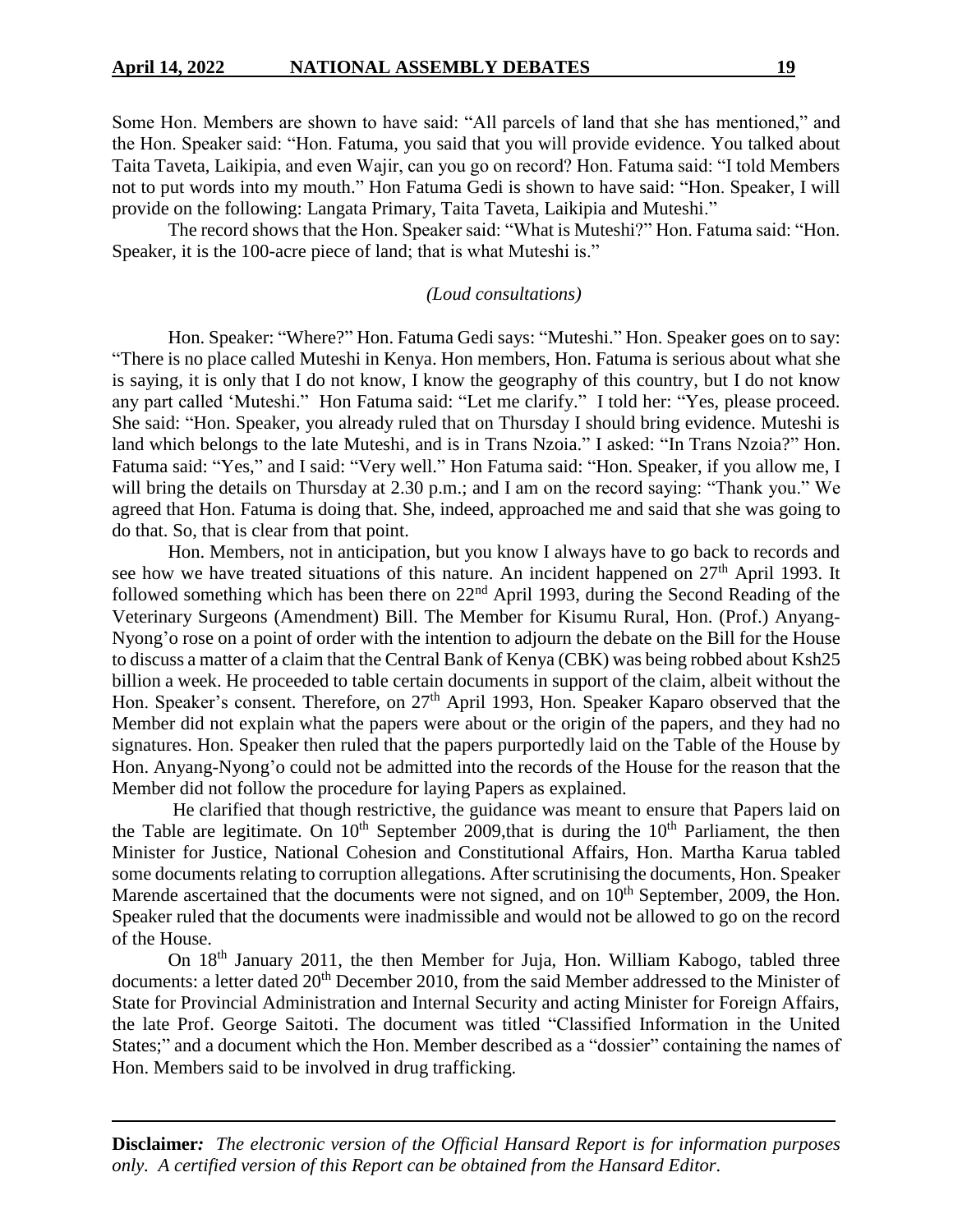The Speaker undertook to acquaint himself with the documents in order to establish their authenticity or otherwise, and determine their admissibility. Among the considerations that the Speaker relied on included the requirement for signatures on the documents and some form of certification where a document other than the original has been tabled. The Speaker Marende made the following directions on  $18<sup>th</sup>$  January, 2010:

- (a) With respect to the letter from the Member for Juja, the Speaker observed that it had been done on the Members' letterhead, it bore the Member's signature and was stamped as having been received by the Minister of State for the Office of the President on  $20<sup>th</sup>$ December, 2009. With that, the Speaker ruled that the letter was admissible.
- (b) With respect to the document titled "Classified Information in the United States", the Speaker observed that the document appeared to have been downloaded from the *Wikipedia* website, which is a free online encyclopaedia that contains articles not necessarily owned by anyone, and which allows any person to anonymously edit any posted articles. The Speaker then ruled that the document was inadmissible on account that it was sourced from an unknown publisher, as the source permits anonymous alteration of contents and the article was freely in the public domain.
- (c) On the so called "dossier," the Speaker ruled that the paper was inadmissible because he noted that the document was not dated; had no indication of the author or whom it was addressed to; bore a stamp appearing to be for the Kenya Anti-Corruption Commission (KACC) without indicating the date when the stamp was imprinted and by whom; and had no signature or any other form of identification of the source or ownership.

The Speaker further ordered that the two documents be expunged from the records of the House, and that all reference made thereto and the names of Hon. Members in the context of the document be expunged from the records of the House.

I will give the fourth example. I am doing this out of abundance of caution because I will deal with the smaller issue which was raised by the Hon. Otiende. It is fairly small. I will just demonstrate.

The fourth incident was titled "Kazi Kwa Vijana (KKV) Programme: 1<sup>st</sup> November 2011." On 26<sup>th</sup> October 2011, the then Deputy Prime Minister and Minister for Local Government, while issuing a Statement during the Prime Minister's Time on the implementation of the KKV Programme, tabled several documents which the Speaker undertook to examine before determining their admissibility or otherwise. On 1<sup>st</sup> November 2011, the Speaker admitted two of the documents, but ruled that the one on *the Kenya Portfolio Financial Management Supervision – June 2011 Interim and Unvalidated Report (FM) in-depth Review, 13th September 2011,* which was imprinted "strictly confidential" was inadmissible. He cited the following reasons for inadmissibility: it was not signed; it did not have a forwarding letter or detail of the author; and that efforts to access it on the World Bank's website for validation were futile.

After scrutinising the documents, Speaker Marende ascertained that the documents were not signed. On 10<sup>th</sup> September, 2009, the Speaker ruled that the documents were inadmissible and should not be allowed to go on the records of the House. There are several other examples that follow with regard to drug trafficking, and many which have come to form history.

The summary of all this is as follows by established practice and procedure of the House: In considering admissibility or authenticity or otherwise of a document tabled in the House, the Speaker examines if the document relates to the matter for which it has been tabled; is signed, and if it is a government document, by the authorised person or persons; and it bears the emblem or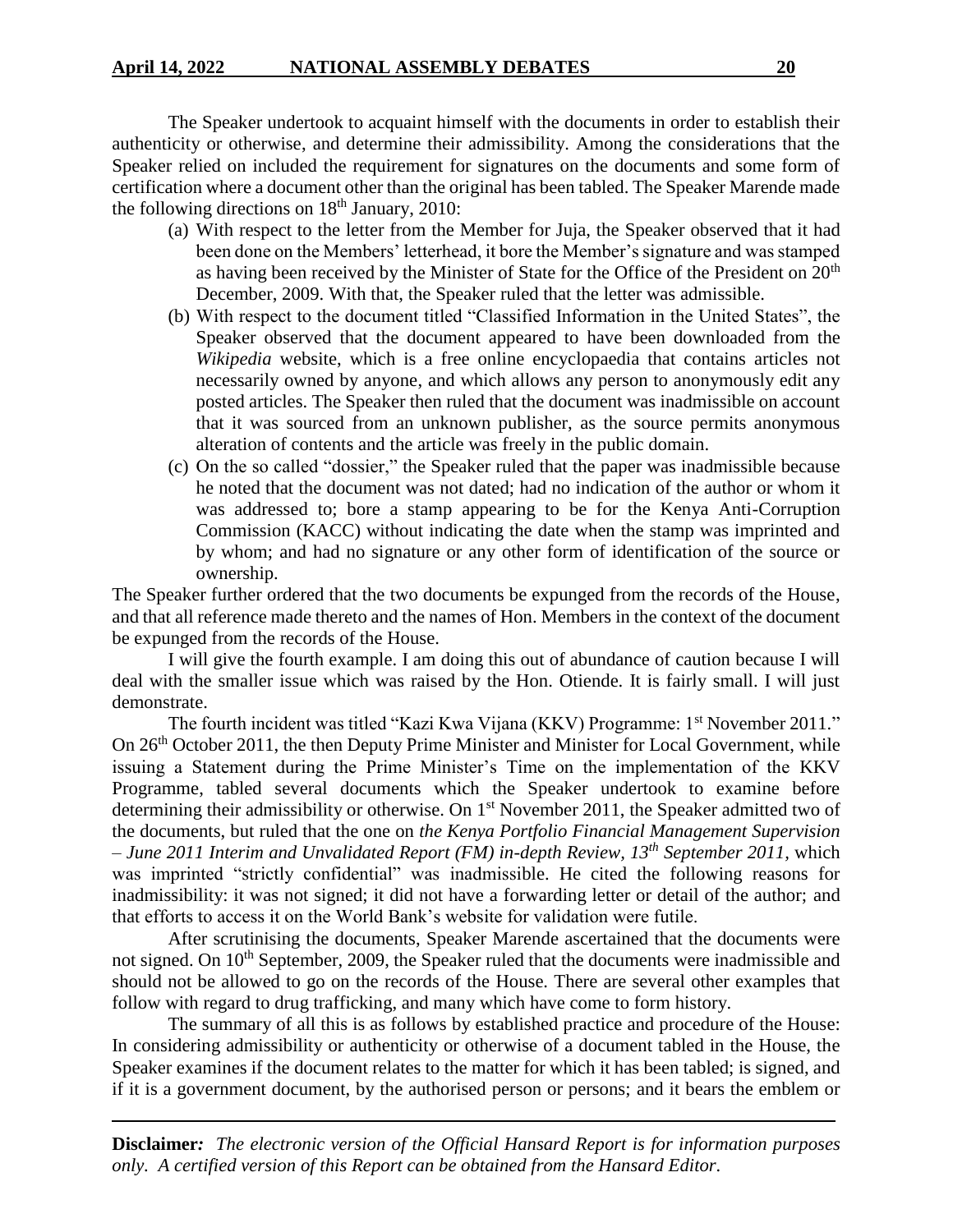logo of the institution. I hope the Hon. Member is listening because this is the test by established practice. The Speaker examines if the document relates to the matter for which it has been tabled; is signed, and if it's a government document, by the authorised person or persons it bears the emblem or logo of the institution/person from which it originated or coat of arms in the case of documents from Government agencies; clearly indicates the author and person to whom it is addressed; discloses the origin/source of the document; bears certification where a document other than the original is being tabled; if electronic, has been obtained from a source that does not permit alteration of contents (rule of admission of electronic evidence); if it relates to a claim made before the House or a Committee, its content has a nexus with the claim; and, is stamped and clearly indicates the person signing off the stamp. That is in so far as the technical part is concerned. That is the checklist.

Now, Hon. Otiende Amollo has raised an issue. It is good that I can see a few other Members present so that I can explain this point. I do not know of any Speaker, since independence, who was ever elected as an independent in this House. All Speakers, including myself, have been sponsored by political parties. They have gone on to preside over the proceedings and affairs of the House regardless of the sponsoring party.

### *(Applause)*

I may give a comparison. I will start with our neighbours in Uganda. The Speaker of Uganda is an elected Member of Parliament (MP), and continues to serve as a Member of the constituency to which they were elected, even as they continue to serve as Speakers. Two, the Speaker of Tanzania is an elected MP representing a constituency, and continues to serve. In fact, it is an altruism that in Tanzania, they almost invariably come from the Chama Cha Mapinduzi (CCM). They continue to serve as Members of the constituencies in which they were elected, notwithstanding that those countries are multiparty democratic states. In the United Kingdom (UK), the Speakers are elected MPs representing constituencies. But they continue to serve those constituencies even as they continue to preside over the Houses of Parliament.

Now that we adopted the presidential system, in the United States of America, the Speaker is an MP of the House of Representatives.

If I may jog your memory, during the time of President Bill Clinton, the Speaker was none other than Newt Gingrich, and if you care to read, you know the relationship between President Bill Clinton and Speaker Newt Gingrich, who was a Republican while Bill Clinton was a Democrat.

During the time of President Obama, there was Speaker John Dennis Hastert, a Republican. There was also Speaker Paul Ryan, who was a Republican. Many of you will recall the issues that happened when President Obama brought the Affordable Health Care Bill before the Congress. Do I need to remind you? Just the other day, President Trump, a Republican, was serving when Speaker Nancy Pelosi, a Democrat, was the Speaker. I am sure you all know this. At least that does not happen in Kenya. The relationships that we have seen with all these figures have not happened here in Kenya. As a country, we should feel proud that we do not exhibit that level of partisanship that we have seen in developed democracies like the United States of America. On whether I have joined a political formation; on 31<sup>st</sup> August 2017, I offered myself to run for the Speaker of the National Assembly under the sponsorship of the Jubilee Party. You, Hon. Members, are the ones who gave me the mandate. I did not hear you say that I needed to disclose the relationship I had with the leadership of the Jubilee Party, whether personal, official or political.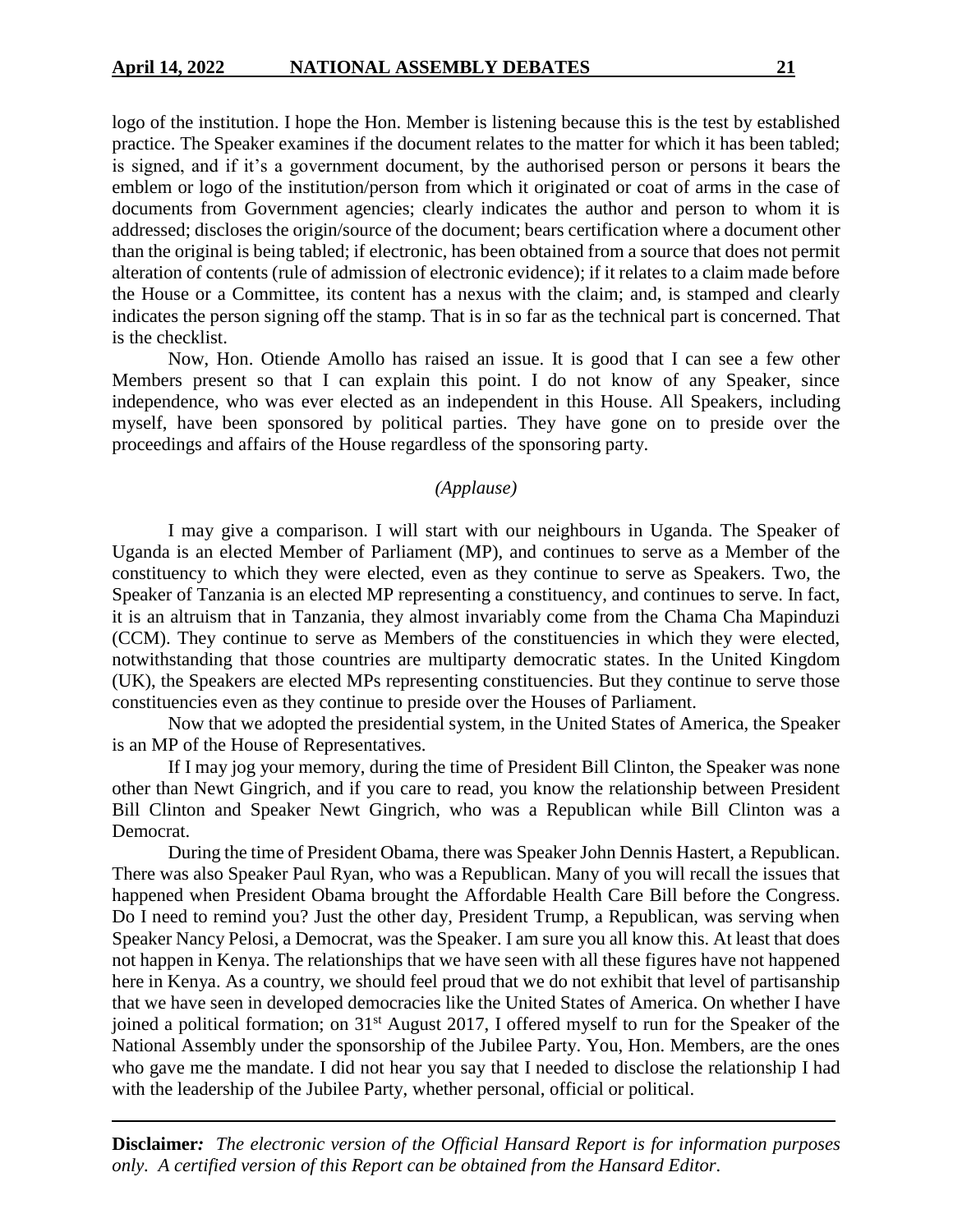I appreciate that we are in exciting times, but at this late hour in the day, you cannot challenge my impartiality. This is not a difficult matter; it is not.

### *(Applause)*

I want to guide that the issue that Hon. Fatuma Gedi raised is not even a matter that… What partiality? For what purpose? I mean, what partiality? All that we need to do… All the documents that Hon. Fatuma Gedi is going to table will be available for every Member to look at. Therefore, it will be a travesty of justice of such a monumental scales if, indeed, all of you will see that the documents are authentic and the Speaker rules that they are not. Speaker Muturi does not belong to that school. What is authentic will be authentic before your eyes as it will be before mine.

#### *(Applause)*

So, Hon. Members I want to tell you to just relax. For me, this is very simple indeed. Hon. Members always table documents here and we look at them and say, this is not admissible, if you got the evidence from *Wikipedia,* like the case we have heard of, and which was dealt with by the Hon. Speaker Marende. Therefore, Hon. Members, there is really nothing. Those who are saying do this or the other, relax!

Kenya is a multiparty democratic State. That is the most important thing for all of us to appreciate. Therefore, when we come to this Chamber, there is always the Majority and the Minority sides. In the previous dispensation, there was the Government side and the Opposition side. Fortunately, I have served on both sides of the divide. I do not think there is anything that can define this House that is before us this afternoon. Merely the mention of the Deputy President – even if it was the mention of whomever – all we need to do is to follow our own rules. There is no conflict of interest. I have no interest in what is being tabled by Hon. Fatuma. I do not know anything save for what I have read that she said she is going to table.

Hon. Members, there is nothing yet that you should be worried about. I will continue to serve you for as long as you desire. Remember, you are my constituents. So, any of you is at liberty... Just like what you are going to face on the  $9<sup>th</sup>$  August, if any of you feels that this representative is not serving you to your satisfaction, you are again at liberty to express yourself in the manner provided for both in Article 106 and in our Standing Orders. Therefore, Hon. Members, let us relax.

Hon. Fatuma has actually approached me to allow her to bring some documents. I told her she could bring the documents, because all of you need to see them. Therefore, Hon. Members, relax. There is nothing to worry about. This is a simple matter that we do every day.

**Hon. Junet Nuh** (Suna East, ODM): On a point of order, Hon. Speaker.

**Hon. Speaker:** Hon. Junet.

**Hon. Junet Nuh** (Suna East, ODM): Thank you, Hon. Speaker for the guidance you have given us. We stand guided. Having said that, as the Minority Whip in this House, we have no one to address other than the Speaker in this House. That is the rule.

Hon. Speaker, the issue you have addressed is a very weighty one on the Minority side. You have put facts very clearly, and we agree with you. It is true that Speakers are sponsored by political parties. I can remember that in 2013, we sponsored Hon. Marende as the Minority coalition party, and we were defeated by the Jubilee Party coalition in this House. New developments have happened recently. We are in the season of politics and everyone has a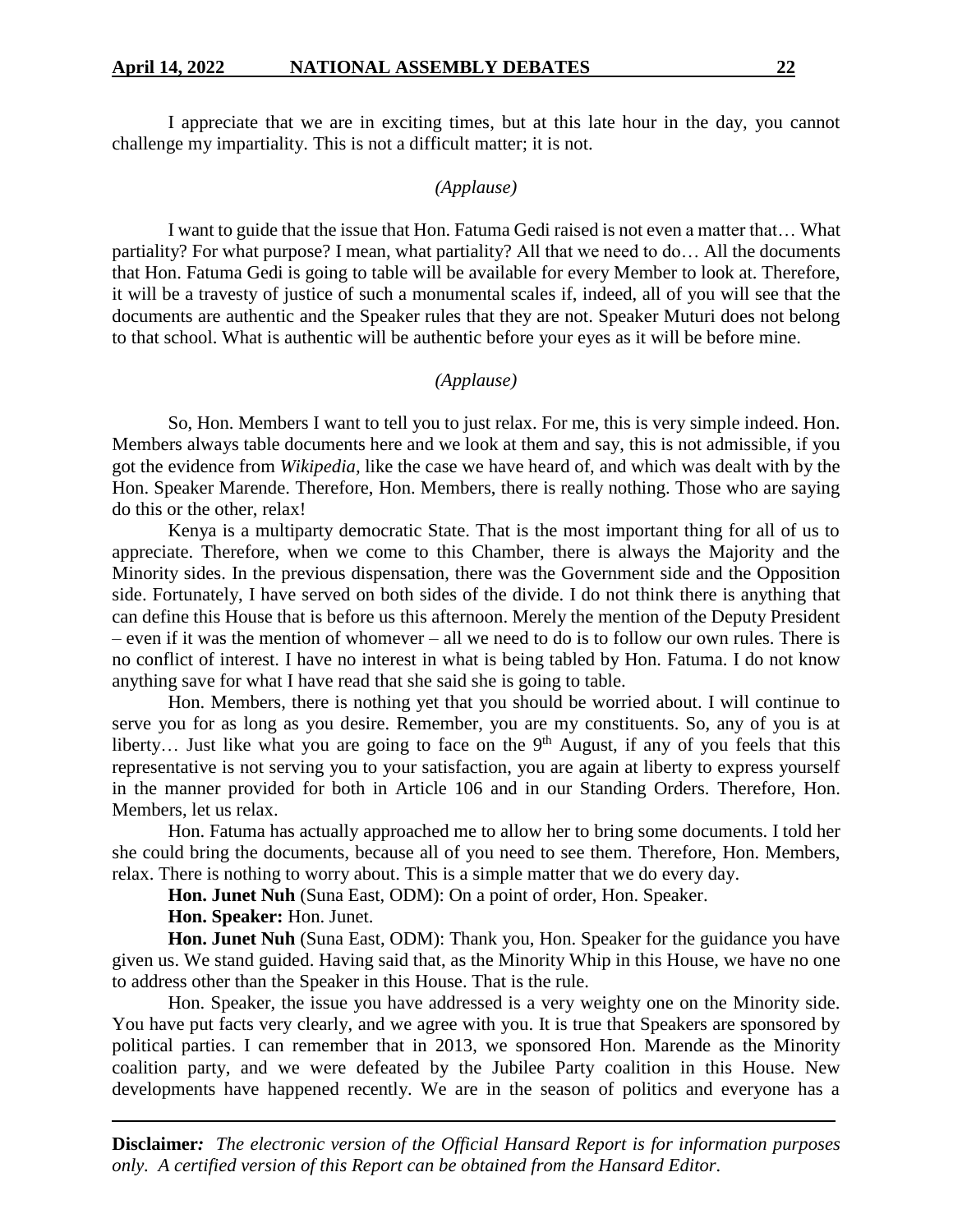constitutional right to join any political formation he wants. In the last elections you were sponsored by the Jubilee Party. The records that are now available politically at the Registrar of Political Parties, show that you are the party leader of the Democratic Party. That is not the Jubilee Party that sponsored you. You have formed a coalition with Kenya Kwanza, which is another formation outside Jubilee Party.

Hon. Speaker, we have never doubted your impartiality. Let that be on record. We have never, so far. When we saw you in a ceremony in a hotel in Karen, signing as the leader of the Democratic Party to a coalition, we started feeling that we may not get a fair treatment in the House, and impartiality may not be there. You are a man with so much fidelity to the Constitution. I can say that without fear, because I have served with you and under you in this House for 10 years. Issues that are raised in this House are issues that cannot be raised anywhere else. We cannot speak about them in burials and rallies. The issues that have been raised by Hon. Otiende Amollo, which you have captured well, are issues that are going to affect us for the remaining period of this House.

Hon. Speaker, if you are the leader of the Democratic Party and a Member of the Kenya Kwanza Coalition, and you were sponsored by Jubilee Party as the Speaker, how are you going to balance those interests? This is because the people who are supporting and cheering you here are not even from the Jubilee Party; these are UDA and Kenya Kwanza Members.

#### *(Loud consultations)*

They are the ones chairing you on, and I do not know for what reason. Do they think that because you are now in Kenya Kwanza Coalition, you are their Speaker? I do not know why Hon. Duale is so happy when you are talking?

I am very happy that you have given us time to express and ventilate what we think. We want to have the House handled the way it has been done for the last nine years under your leadership. We are only worried that going forward, now that the political dynamics have changed, Hon. Fatuma Gedi has raised weighty issues that Hon. Otiende said can even lead to the impeachment of the Deputy President if the allegations are proved to be true. How do we feel? Are we safe in this House, that we can continue conducting our business?

Hon. Speaker, rumour has it that you are being proposed to be the running mate of the Deputy President.

#### *(Loud consultations)*

We support all that, and we have no problem with that. But honestly speaking, this House must be impartial, and should be conducted in a…You are the custodian of the Standing Orders, and you are the one applying them against us in this House. I do not know whether the rule of impartiality, natural justice and fairness will be accorded to us, as the Minority of this House; and whether Hon. Fatuma Gedi will get fair treatment and judgment on the issues that she has raised. Those are the issues that are worrying us.

Thank you.

#### *(Loud consultations)*

**Hon. Speaker:** Surely, Hon. Members, when you start yelling because somebody did so, how is it that you are going to… Impartiality is not determined by which party you belong to; it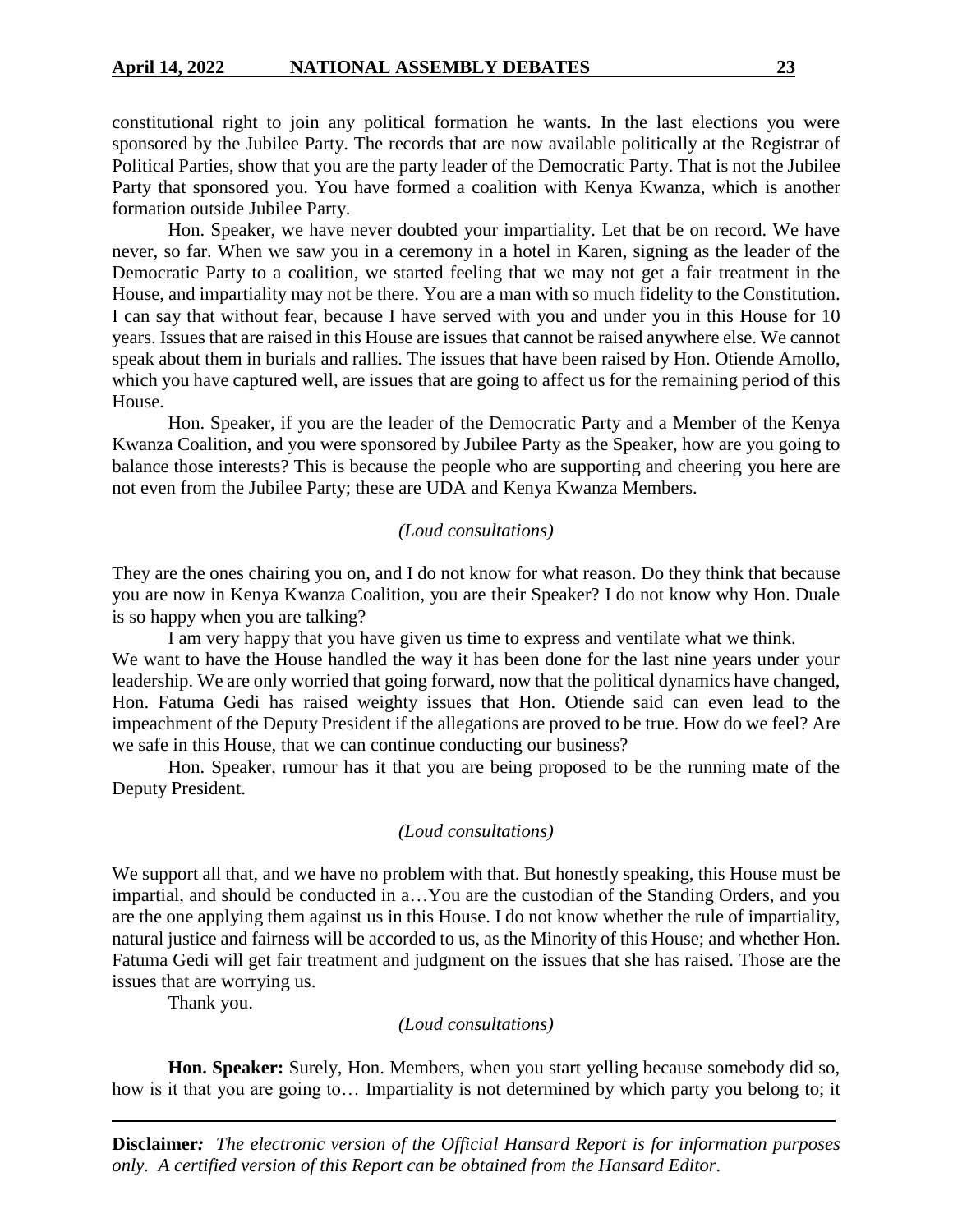must be in you. You must be able to demonstrate it, and I do not know what it is that shows that it has not been demonstrated.

### *(Loud consultations)*

Hon. Members, I do not want us to…

#### *(Loud consultations)*

Hon. Fatuma Gedi was going to…

**Hon. Members:** No! No!

**Hon. Speaker:** Hon. Members, you will have two minutes each, but before I allow, those of you who feel that the Speaker is not sufficiently impartial, please…

**An Hon. Member:** Impeach him! Resign!

**Hon. Speaker:** The Speaker before you is unwilling to resign: you can take that to the bank.

Look at the provisions of Article 106 of the Constitution. I was sponsored in 2013 by a party and so, it is not the first time. We have worked with so many of you in very many endeavours. So, let us not get carried away by the things that are happening around the country.

Hon. Duale.

**Hon. Aden Duale** (Garissa Township, JP): Hon. Speaker, let me add my voice to what is going on this afternoon. Within the reading of Article 106 of the Constitution on Speakers and Deputy Speakers of Parliament, you have not committed any crime by being a Member of the Kenya Kwanza Coalition; and the Leader of the Democratic Party of Kenya. Your removal is well stipulated in Article  $106(2)(a)(b)(c)$  and (d), and all these allegations are not there.

The procedure for the removal of a Speaker is known to every Member. Let me be very clear that in other jurisdictions, like in the USA, the Speaker of the Senate – which is the important House – is always the Deputy President or the Vice-President.

**Hon. Members**: No! Sit down!

**Hon. Aden Duale** (Garissa Township, JP): Hon. Speaker, they do not want to listen to what I am saying.

And whenever he or she sits on the Speaker's seat – currently it is a woman – she does so to make neutral determination.

Secondly and more fundamentally, I want to confirm to you that there is no Minority in this House. The Minority has gone to bed…

**Hon. Members**: No! No!

**Hon. Aden Duale** (Garissa Township, JP): I have not finished. You do not need to… It is the Speaker.

Hon. Speaker, there is no Minority in this House since February, 2018, because they went to bed with some remnants of Jubilee – a small group of about 25 Members or so.

Hon. Speaker, Hon. Junet cannot speak from both sides. Hon. Junet cannot be in Government, and when it is convenient for him, he says he wants fairness…

*(Hon. Jimmy Angwenyi spoke off-record)*

I respect elders.

**Hon. Speaker:** Very well. Hon. Angwenyi, why are you getting agitated?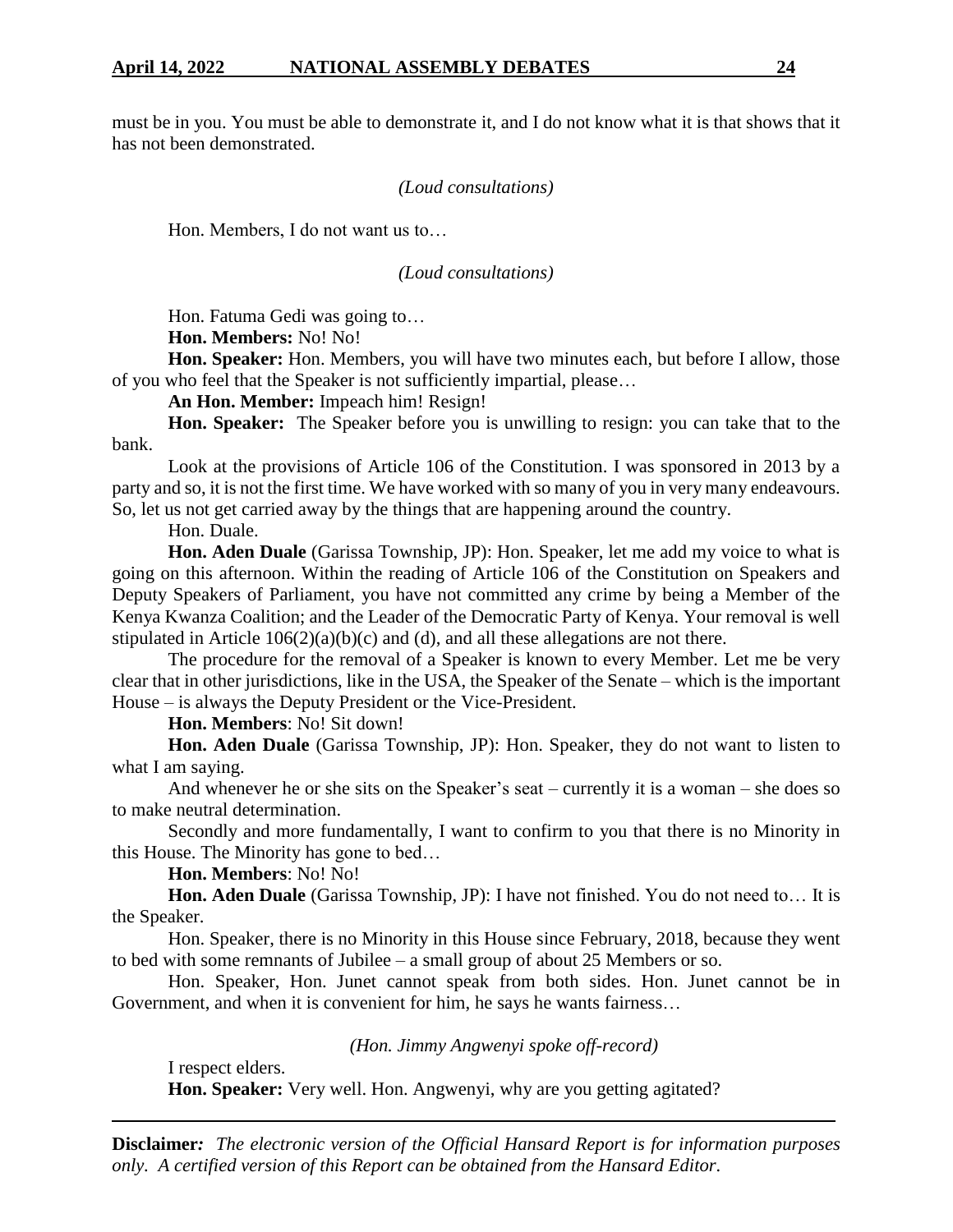I will only give one chance to Hon. Charles Kilonzo. The rest of us will proceed with business.

*(Hon. (Ms.) Odhiambo-Mabona spoke off-record)*

Hon. Millie, before Hon. Charles Kilonzo speaks, Sergeant-At-Arms, can you open the suitcase to confirm that whatever is in there…

**Hon. Members**: No!

**Hon. Speaker:** No, no, no! What are you saying? You administer the Standing Orders as you have passed it. A briefcase cannot just be brought into the Chamber: it needs to be confirmed. What are you telling me? Please, let the Sergeant-At-Arms check it.

Hon. Charles Kilonzo, you have the Floor.

**Hon. Charles Kilonzo** (Yatta, Independent): Hon. Speaker, if I can have your ears, this is a House of rules, as we always say. I want to invite you…

**An Hon. Member:** Yes!

**Hon. Speaker:** You cannot shout: what are you saying "yes" for?

*(Loud consultations)*

What decorum did you display? What are you? You are a Member of Parliament!

*(Hon. Jimmy Angwenyi rose on his seat)*

Hon. Jimmy Angwenyi; Hon. Members, you are getting agitated for nothing. Only one Member can speak. Can we allow Hon. Charles Kilonzo to speak? Hon. Ken Chonga, do not get agitated. Let Hon. Kilonzo speak. Hon. Gogo, let the Member for Yatta make his point.

**Hon. Charles Kilonzo** (Yatta, Independent): Hon. Speaker, this is a House of rules, guided by the Standing Orders. I want to invite all of us to look at Standing Order No.7. What we want to do by tabling those documents is against our own rules. It is very important that whatever political side we are in, we stick to the rules. I am a staunch believer in *Azimio la Umoja*, but what we are doing is against our Standing Orders. Standing Order No.87 is very clear and it states that neither the personal conduct of the President nor of the Speaker or a State officer, whose removal from office depends on a decision of the House, can be mentioned adversely. That is very clear.

*(Applause)*

Tomorrow, the other side will come with their own documents and allege that the President has done something. By allowing the Member to table those documents, we are already flouting our Standing Orders. The move requires a Motion and three days' notice. There is no Motion before the House to even table the documents. I invite you to look at Standing Order No.87.

**Hon. Speaker:** Hon. Members, what you are doing is dilatory. The Member made an allegation on the Floor of the House. When she was challenged, she said that she would substantiate. That is what she is doing. By introducing all these dilatory motions, you are preventing her from discharging the obligation that she undertook to discharge today.

Hon. Fatuma Gedi.

**Hon. (Ms.) Gladys Wanga** (Homa Bay CWR, ODM): On a point of order, Hon. Speaker.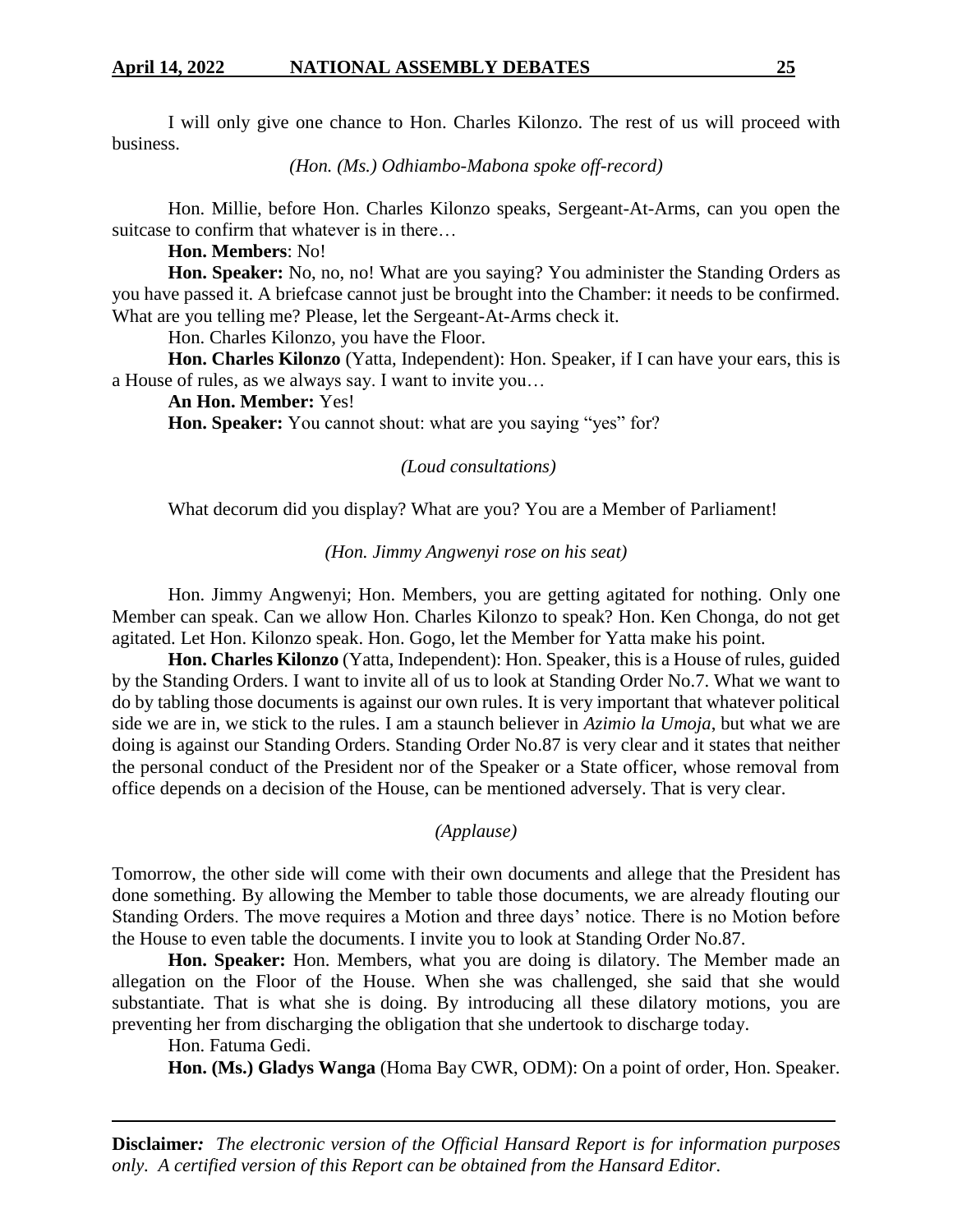**Hon. Speaker:** No, Hon. Gedi is on a point of order. I will not allow other points of order, Hon. Wanga. Do you not want her to proceed? Everybody appears to be on their own.

**Hon. (Ms.) Gladys Wanga** (Homa Bay CWR, ODM): Thank you, Hon. Speaker. Preliminarily, I would like to request you that as Hon. Gedi tables these very important documents, because today is a historic day, we will see where somebody got a nickname from.

**Hon. Speaker:** Hon. Wanga, what is your point of order?

**Hon. (Ms.) Gladys Wanga** (Homa Bay CWR, ODM): Hon. Speaker, my point of order is that there is a habit that when this kind of important Motion is underway, a lot of interruptions come up from people who feel that rather than allowing Hon. Gedi to finish her Statement, they want to interrupt her as a strategy of not letting this matter go to the public. So, I want to request for your protection to Hon. Gedi so that she finishes what she is doing.

**Hon. Speaker:** Hon. Fatuma Gedi is protected.

**Hon. (Ms.) Fatuma Gedi** (Wajir CWR, PDR): Thank you, Hon. Speaker, for giving me this opportunity. I would like to make a Statement in response to my assertions during the Afternoon Sitting of Tuesday, 11<sup>th</sup> April 2022, in accordance with Standing Order No.91 and the Speaker's ruling. I thank you for giving me this opportunity to bring up a matter that needs special consideration as the wonderful Kenyan people exercise their mandate to elect their leaders.

**Hon. Speaker:** Hon. Fatuma Gedi, let me help you. There is really no speech to make. Just table the documents.

**Hon. (Ms.) Fatuma Gedi** (Wajir CWR, PDR): Hon. Speaker, I am laying the background.

**Hon. Speaker:** You are not going to guide me. I am the one in the Chair. Just lay the documents. Proceed.

**Hon. (Ms.) Fatuma Gedi** (Wajir CWR, PDR): Hon. Speaker, this matter is very critical. I will not share the documents unless I have to substantiate and provide evidence. Allow me to do that, Hon. Speaker.

**Hon. Speaker:** Hon. Fatuma, you know what the rules say. Everybody seems to have forgotten them. You bring a document and we look at it to confirm its authenticity. I have already read to you what the rules say.

#### *(Hon. Maoka Maore spoke off record)*

Hon. Maoka, you are not going to teach me what happens here. Hon. Fatuma Gedi, what you can say is this: Because I said this, I want to table documents to explain it. Proceed that way.

**Hon. (Ms.) Fatuma Gedi** (Wajir CWR, PDR): Hon. Speaker, if you allow me, that is what I am doing. I have to explain what I am tabling. Please give me time.

#### *(Loud consultations)*

**Hon. Speaker:** Member for Kisii, please, do not do that kind of jig in the House. That kind of jig is not good for the House.

**Hon. (Ms.) Fatuma Gedi** (Wajir CWR, PDR): Hon. Speaker, in accordance with Standing Order No.91 and your ruling of last Tuesday afternoon, I wish to tell this House that I have gathered enough material evidence to substantiate my allegation that we are not safe in the hands of *Kenya Kwanza's* presidential candidate. He has an impeccable record in land grabbing. He uses his position of influence to intimidate even children. I have pictures of Lang'ata Primary School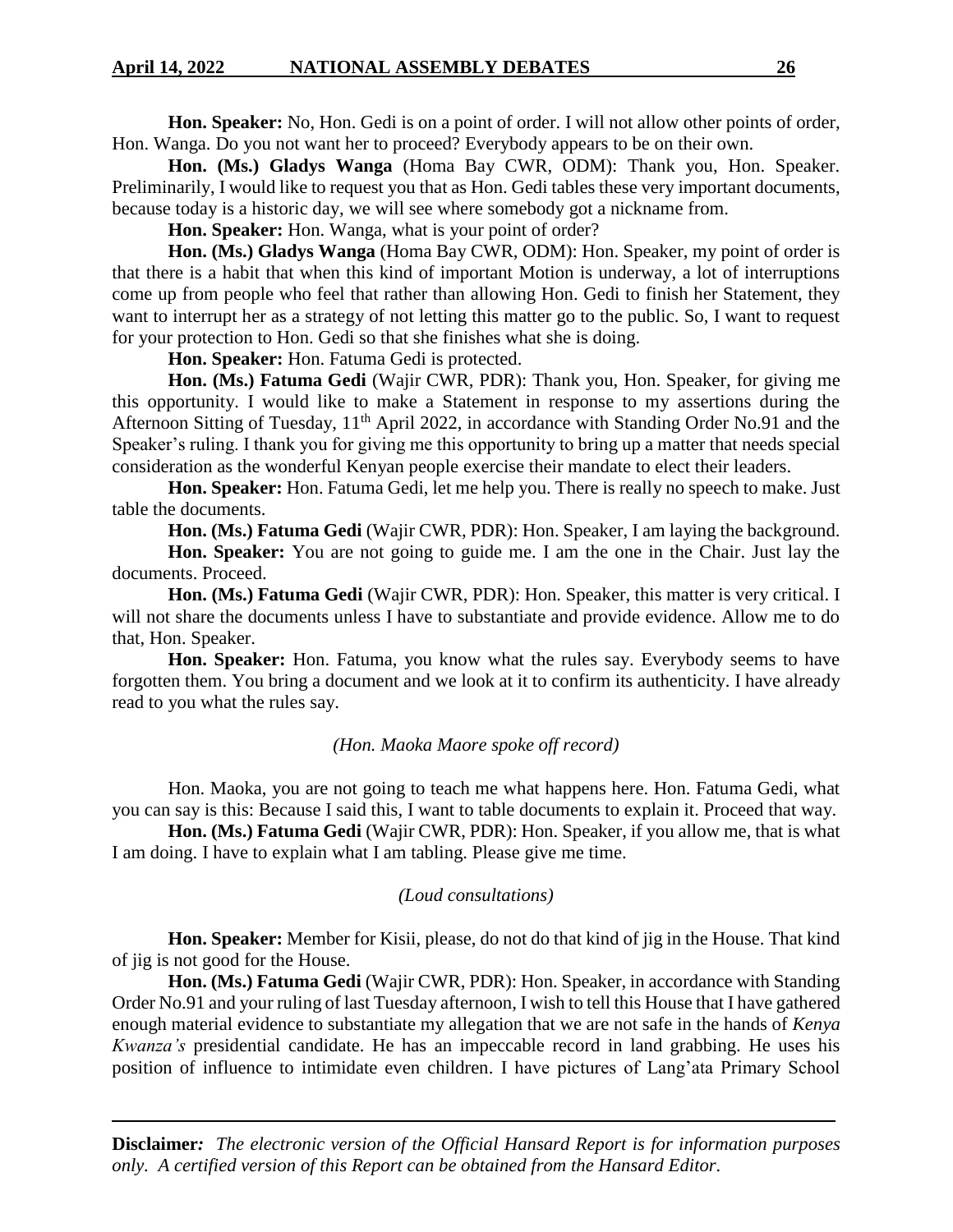children being teargassed by police officers and the horror and nightmare of Adrian Muteshi in the hands of William Ruto.

Let me begin by substantiation.

### *(Loud consultations)*

**Hon. Speaker:** Please, let her finish. She is looking for the documents. When you say one thing, you substantiate. That is the way to go about it. Hon. Fatuma, you are doing well. But after that, you need to table the documents.

## *(Loud consultations)*

*(Several Hon. Members spoke off record)*

**Hon. (Ms.) Fatuma Gedi** (Wajir CWR, PDR): Hon. Speaker, I mentioned photographs of children being teargassed. I am going to table them.

Let me begin by substantiating my assertion that Hon. William Ruto grabbed a parcel of land belonging to Mr. Adrian Muteshi. He was given vacant possession in 1968. Subsequently, the title deed was issued on 17<sup>th</sup> March 1989. Let me narrate the ordeal that the innocent Kenyan went through in the hands of Hon. William Ruto and his corporations. Like many of us, Mr. Adrian Muteshi was an ordinary Kenyan of modest means. He bought a farm at Turbo West in Uasin Gishu County in 1968. It is in Kaptabei Settlement Scheme. The land had a permanent selfcontained six-bedroom house, staff quarters and a store, just like in any typical rural area. The late Adrian said in court that he purchased the farm, which is 100 acres. He produced an application which he wrote to the Ministry of Lands. The evidence is here. I will table it.

*(Loud consultations)*

## *(Applause)*

**Hon. Speaker**: Hon. Members, what is this? Please, Hon. Fatuma...

Hon. Members, we will not proceed this way. When Hon. Fatuma says that she has a document to prove something, please, allow her to bring it.

> *(Hon. (Ms.) Odhiambo-Mabona and Hon. Junet Nuh assisted Hon. (Ms.) Fatuma Gedi)*

Hon. Millie Odhiambo and Hon. Junet, are you the ones who are tabling the documents? The Sergeant-at-Arms are here to help her, but not you. You do not know about the documents. Give out the documents. Hon. Members, it is not your business to rule on the authenticity of the documents. So, let her bring the documents. You talked about the Lang'ata land case. Bring the document. Is that the one on the Lang'ata land case? Which is the one?

*(Loud consultations)*

*(Several Hon. Members spoke off record)*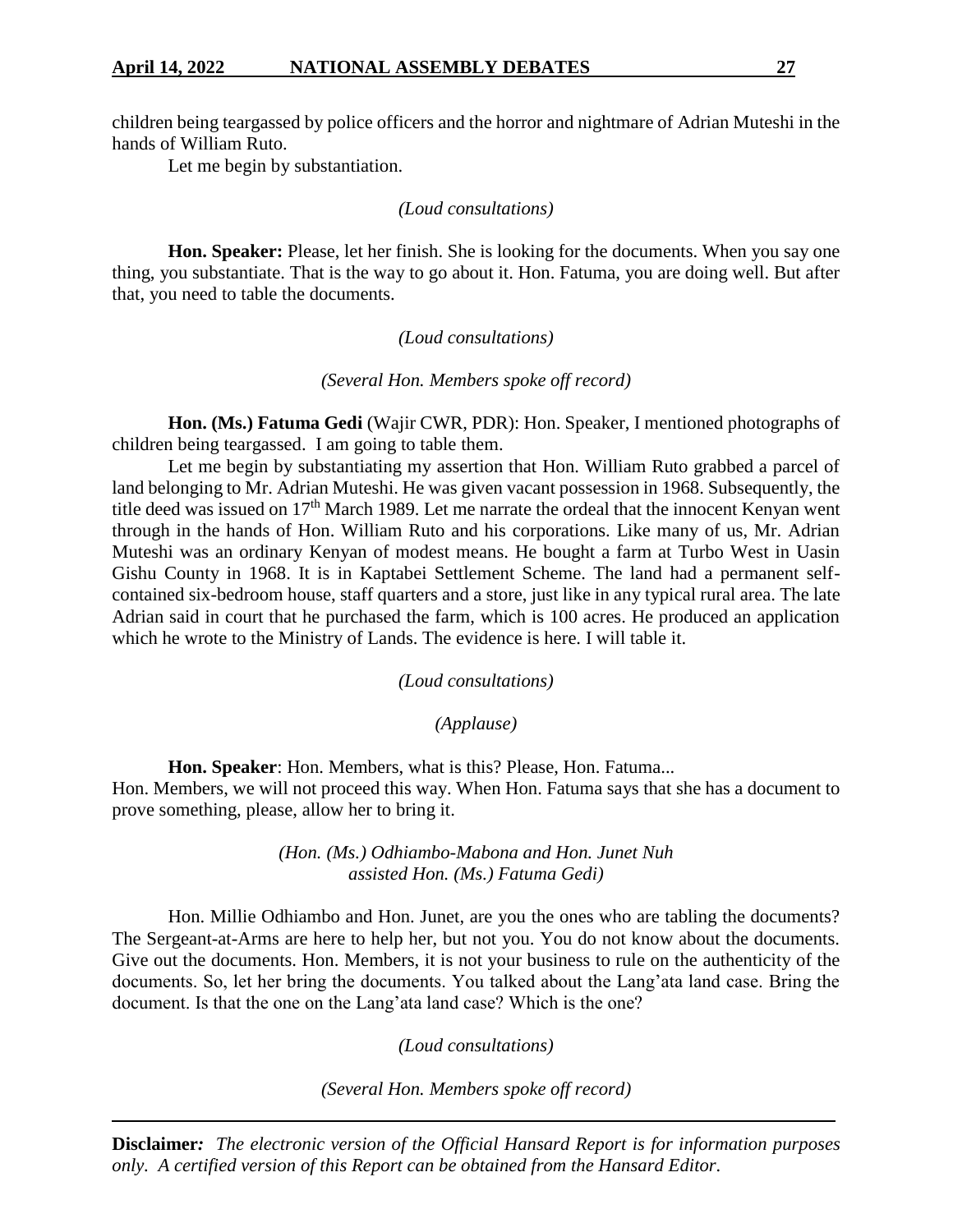Hon. Fatuma Gedi, please, let us try, as much as possible, not bring emotions into this matter. Is this the one of the late Adrian Gilbert Muteshi? Hon. Members, you cannot sway me that way. I am not swayed easily. Is this the document of ownership? Do you want me to use the judgement?

**Hon. (Ms.) Fatuma Gedi** (Wajir CWR, PDR): Hon. Speaker, no. I want to be on record. **Hon. Aden Duale** (Garissa Township, JP): Is it admissible?

**Hon. Members**: Hon. Duale, you are not Hon. Speaker.

### *(Several Hon. Members spoke off record)*

**Hon. Speaker**: Can you relax!

**Hon. (Ms.) Fatuma Gedi** (Wajir CWR, PDR): Hon. Speaker, I have to finish my submission.

*(Loud consultations)*

*(Hon. (Ms.) Odhiambo-Mabona spoke off record)*

**Hon. Speaker**: Just relax! Can you relax? What is wrong with this one? Hon. Millie Odhiambo, I am trying to get what Hon. Fatuma is tabling. You are almost singing.

*(Hon. (Ms.) Odhiambo-Mabona spoke off record)*

No! Hon. Millie, I thought you should be the first one to really want us to conclude this matter because you have another business which you had approached me about. We should complete this matter. Hon. Fatuma Gedi.

**Hon. (Ms.) Fatuma Gedi** (Wajir CWR, PDR): Hon. Speaker, you have three documents. **Hon. Speaker**: This is one of them.

**Hon. (Ms.) Fatuma Gedi** (Wajir CWR, PDR): Hon. Speaker, one is the Statement that I have. Two, you have the High Court judgement. Three, the report of the National Lands Commission. Allow me to finish one by one and then I table them. Take me slowly.

**Hon. Speaker**: Hon. Fatuma Gedi.

**Hon. (Ms.) Fatuma Gedi** (Wajir CWR, PDR): Yes, Hon. Speaker.

*(Several Hon. Members advised Hon. (Ms.) Fatuma Gedi)*

**Hon. Jimmy Angwenyi** (Kitutu Chache North, JP): Give her a chance.

**Hon. Speaker**: Those ones cannot help you. They do not even understand the procedures of the House. Hon. Fatuma, you have given me three documents.

**Hon. Jimmy Angwenyi** (Kitutu Chache North, JP): One.

**Hon. Speaker**: The grandfather of the House is saying, "one". Hon. Fatuma Gedi has said that she has given me three documents. They are three. You are shouting, "one". You do not listen. I can see that you are in a different world.

**Hon. (Ms.) Gladys Wanga** (Homa Bay CWR, ODM): Let her table all the documents and then you make a ruling.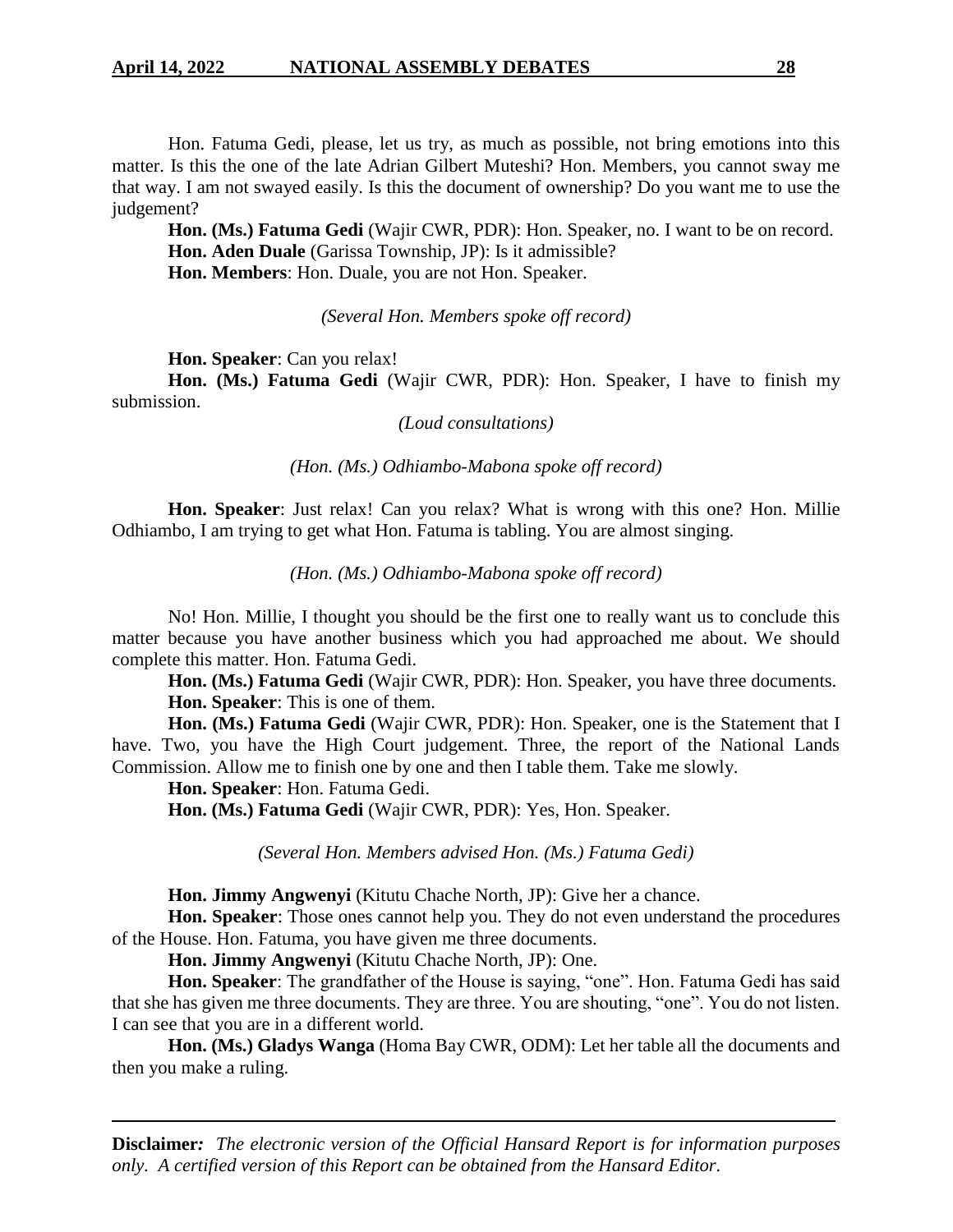**Hon. Speaker**: Do not guide me. I know what is supposed to be done. Hon. Fatuma, you have given me the three documents.

**Hon. (Ms.) Fatuma Gedi** (Wajir CWR, PDR): Sure.

**Hon. Speaker**: I want to confirm again what is on the *Hansard*. You said that you gave me a document on Lang'ata Primary School.

**Hon. (Ms.) Fatuma Gedi** (Wajir CWR, PDR): No. I still have it here. You only have the High Court judgement on Mr. Muteshi's case. I want to make my submission and then I table the evidence one by one at the end. What you have is on Mr. Muteshi's case. You do not have the document on Lang'ata Primary School. I have it here. So, allow me to finish Mr. Muteshi's case and then I move to the one on the Lang'ata Primary School. Then, I will submit the evidence.

**Hon. Speaker**: Hon. Fatuma, you have told me that you want to finish with Mr. Muteshi's case. Is it on the High Court judgement?

**Hon. (Ms.) Fatuma Gedi** (Wajir CWR, PDR): I am giving my submission, Hon. Speaker. **Hon. Speaker**: Are you suggesting that you want to summarise the judgement for me to

understand?

**Hon. (Ms.) Fatuma Gedi** (Wajir CWR, PDR): It is for my submission, Hon. Speaker. **Hon. Speaker**: Which submission?

**Hon. (Ms.) Fatuma Gedi** (Wajir CWR, PDR): My submission on that case. Allow me to finish. I have my points here. I have to substantiate, Hon. Speaker.

**Hon. Speaker**: Hon. Fatuma, you are not substantiating about the case. You talked about Mr. Muteshi and you said that you have the High Court judgement on the case.

**Hon. (Ms.) Fatuma Gedi** (Wajir CWR, PDR): Hon. Speaker, do you want me to table everything without talking? Should I just sit?

**Hon. Members**: No.

## *(Loud consultations)*

**Hon. Speaker**: Hon. Fatuma Gedi, these Members who are telling you this or the other are not the ones who made the commitment. You are the one who made the commitment about the documents you would bring. You will table the documents on three cases. That is all we want. Do not give us other information. Proceed. Let her finish.

#### *(Loud consultations)*

**Hon. (Ms.) Fatuma Gedi** (Wajir CWR, PDR): Hon. Speaker, the sale and loan agreements show the money which Mr. Muteshi borrowed to purchase the land. They were used as evidence of the purchase of the now grabbed land. The courts relied on them to rule in his favour. After the purchase, he was given vacant possession which means that he had the right to occupy and use the land as it was. He then developed the land by fencing it, cultivating it and planting crops. He lived the typical life of a real hustler, but not these fake ones who are in political rallies and in the streets of Nairobi City County. He lived with his family on the farm.

**Hon. Speaker**: Hon. Fatuma Gedi, I will do this now. If you will not table these documents, I will rule you incapable of doing so. I will proceed to make my decision. Please, table the documents.

*(Loud consultations)*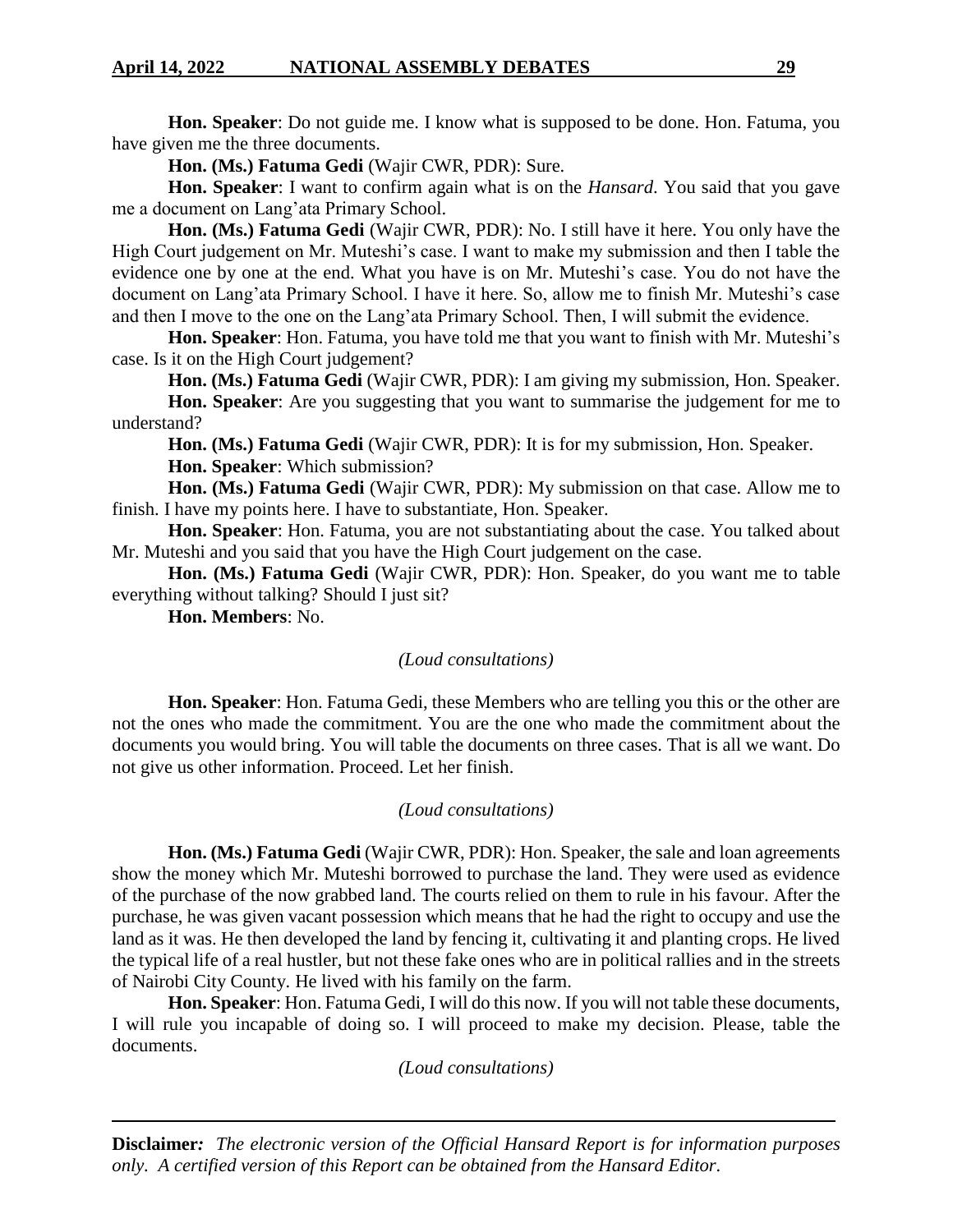*(Several Hon. Members spoke off record)*

Are you able to do that? It does not matter.

#### *(Loud consultations)*

Hon. Fatuma Gedi.

#### *(Loud consultations)*

Hon. Fatuma Gedi, table the documents you promised to table. Table the documents you promised to table. Nobody required you to come and make a speech.

#### *(Loud consultations)*

Hon. Fatuma Gedi, table the documents. Table the documents. If you do not want to table them… You can follow whomever.

#### *(Loud consultations)*

Hon. Fatuma Gedi, table the documents.

**Hon. (Ms.) Fatuma Gedi** (Wajir CWR, PDR): Hon. Speaker, with due respect, do not gag me. Hon. Speaker, let me explain what I am tabling to Kenyans and to this House.

**Hon. Speaker:** Hon. Fatuma Gedi.

**Hon. (Ms.) Fatuma Gedi** (Wajir CWR, PDR): If it is a matter of tabling, the documents are here, but let me explain.

**Hon. Speaker:** Have you tabled?

**Hon. (Ms.) Fatuma Gedi** (Wajir CWR, PDR): I have not tabled. I have them here.

**Hon. Speaker:** Table them.

**Hon. (Ms.) Fatuma Gedi** (Wajir CWR, PDR): What am I tabling? I have to explain.

**Hon. Speaker:** No. Table them.

**Hon. (Ms.) Fatuma Gedi** (Wajir CWR, PDR): I have to explain.

*(Loud consultations)*

**Hon. Speaker:** Table them.

**Hon. (Ms.) Fatuma Gedi** (Wajir CWR, PDR): I must explain. Kenyans must know. I must explain what I am tabling.

**Hon. Speaker:** Hon. Fatuma Gedi.

**Hon. (Ms.) Fatuma Gedi** (Wajir CWR, PDR): Hon. Speaker, do not gag me.

**Hon. Speaker:** Hon. Fatuma Gedi.

**Hon. (Ms.) Fatuma Gedi** (Wajir CWR, PDR): Let me explain to Kenyans and this House.

*(Loud consultations)*

No, no, no. I cannot do that.

**Hon. Speaker:** Hon. Fatuma Gedi, table the documents and then explain.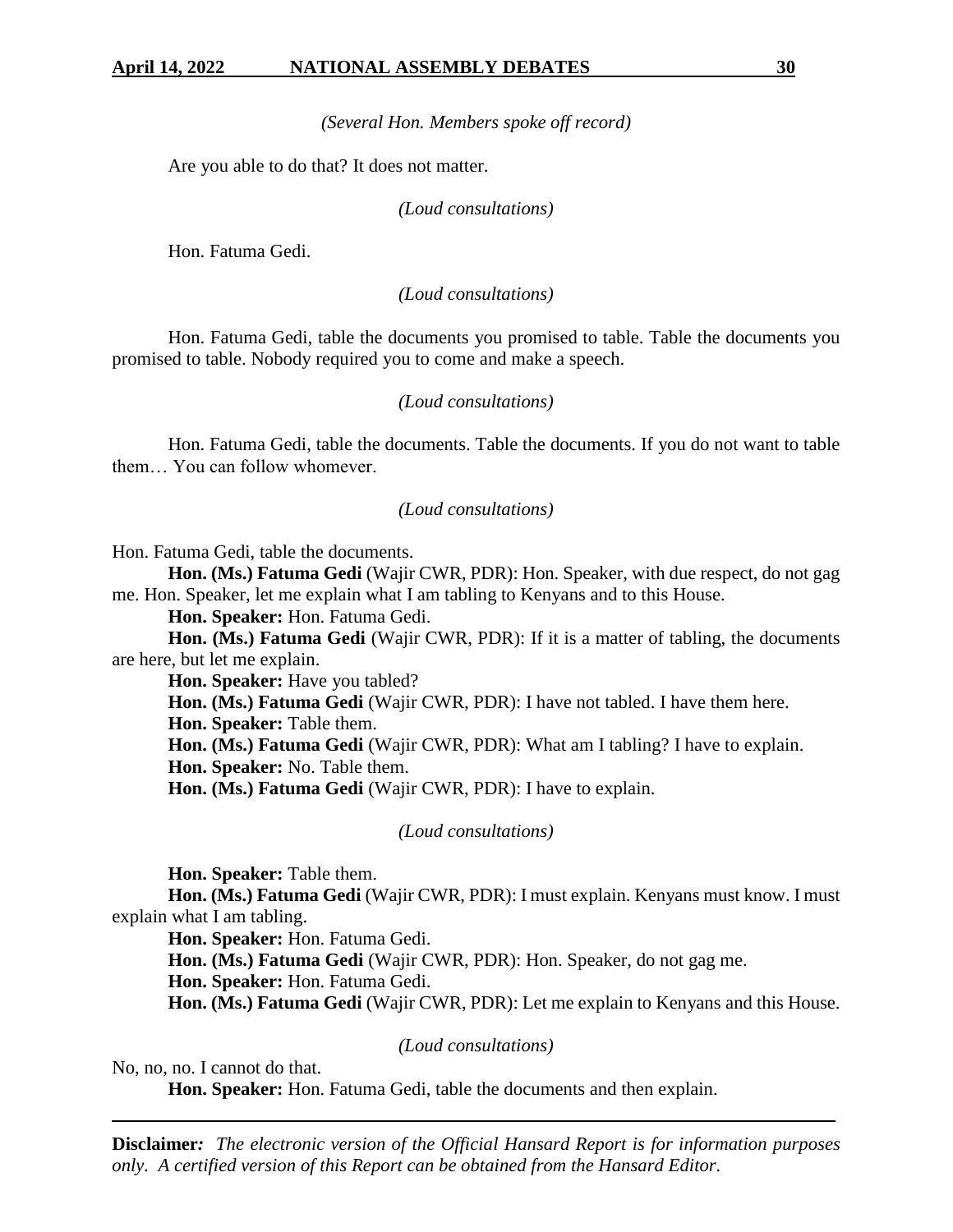### **April 14, 2022 NATIONAL ASSEMBLY DEBATES 31**

**Hon. (Ms.) Fatuma Gedi** (Wajir CWR, PDR): I must explain what I am tabling. **Hon. Speaker:** No. Table and explain. **Hon. (Ms.) Fatuma Gedi** (Wajir CWR, PDR): No. **Hon. Speaker:** Table and explain. Table and explain.

*(Loud consultations)*

Table, then explain. Table, then explain what it is.

*(Loud consultations)*

Table and explain what you are tabling.

*(Loud consultations)*

Hon. Fatuma Gedi.

*(Loud consultations)*

Hon. Fatuma Gedi, do I take it that you are unable to table the documents?

*(Loud consultations)*

Hon. Fatuma Gedi.

*(Loud consultations)*

I will throw you out.

*(Loud consultations)*

*(Hon. Ken Chonga consulted loudly)*

Who are you now? Hon. Chonga! Hon. Chonga! Hon. Chonga, you are not the one who is going to determine how she is going to table documents. Relax! Relax!

Proceed, Hon. Fatuma. Hon. Members, many of you are actually interrupting Hon. Fatuma. You are not allowing her to do what she undertook to do.

**An. Hon. Member:** On a point of order, Hon. Speaker.

**Hon. Speaker:** No, I am not entertaining any points of order until Hon. Fatuma is through. There is no point of order until she finishes. No, Hon. Members, I am not going to allow. Hon. Fatuma Gedi, proceed.

**Hon. (Ms.) Fatuma Gedi** (Wajir CWR, PDR): Hon. Speaker, may I table? May I read first, then table? Give me time, please. *Msiniharakishe. Mos mos.* The truth is bitter. The truth is bitter.

Hon. Speaker, may I take this opportunity to table Weston Hotel extended extension of its parking lot and Lang'ata Primary playing field and the teargassing of pupils by photos…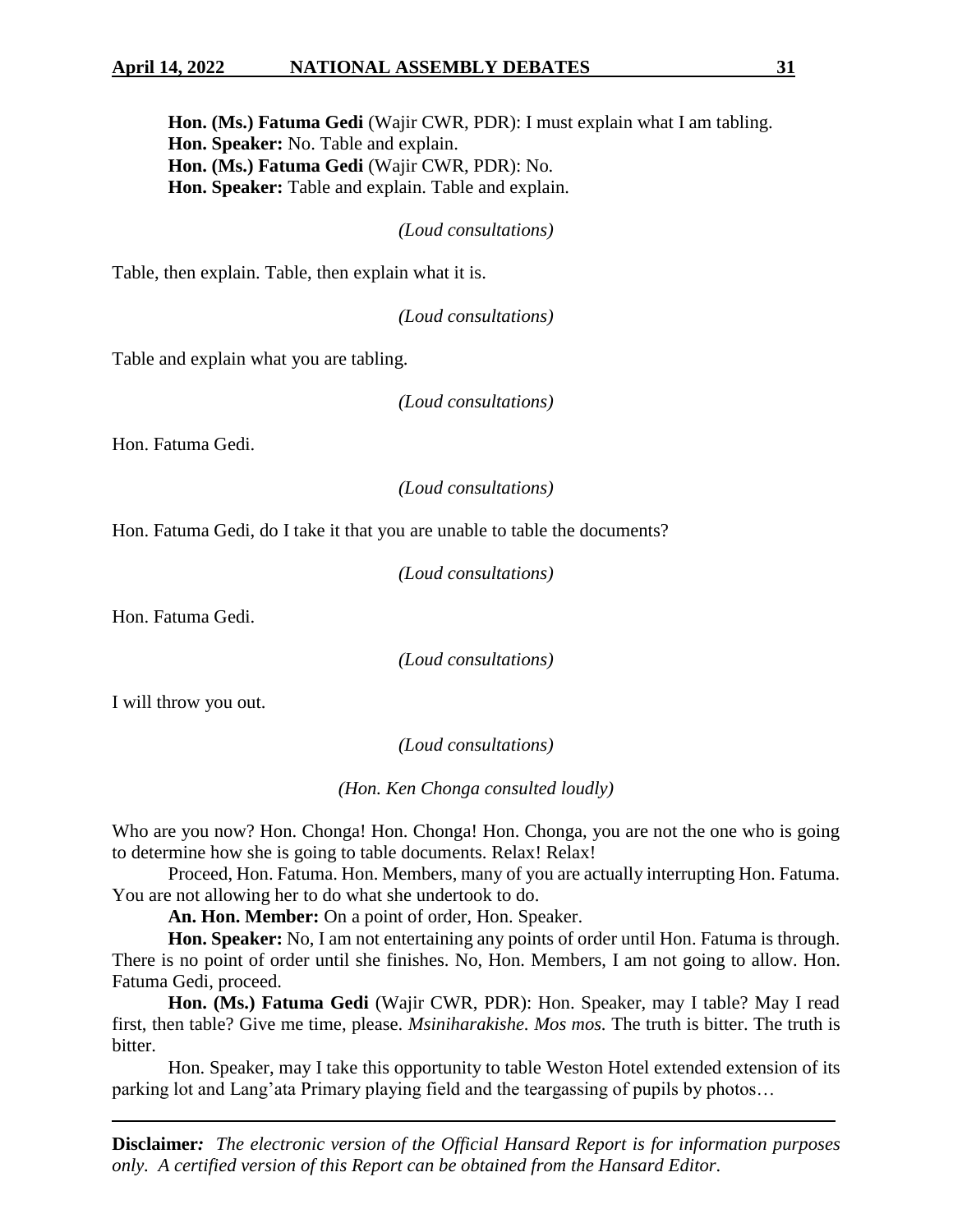*(An. Hon. Member wailed)*

*(Loud consultations)*

The point of question is that Weston Hotel and the Kenya Civil Aviation Authority is still an active case in court. Hon. Speaker, we are dealing with a man who has no humanity on children. **Hon. Speaker:** Hon. Fatuma.

**Hon. (Ms.) Fatuma Gedi** (Wajir CWR, PDR): May I table?

*(Loud consultations and wailing)*

**An. Hon. Member:** *Saidia yeye.*

*(Loud consultations)*

*(Hon. (Ms.) Gladys Wanga approached Hon. Fatuma Gedi)*

**Hon. Speaker:** Hon Wanga, go back to your seat. Hon. Wanga, go back to your seat. Hon. Wanga! Hon. Gladys Wanga! Hon. Gladys Wanga! Sergeant-at-Arms! Hon. Wanga, get back to your seat. Go back to your seat. This is not… What are you doing here?

#### *(Loud consultations)*

Surely, Hon. Fatuma knows what she has brought. Unless you are saying she took them from your house. Please, let us get over this matter, Hon. Fatuma.

#### *(Loud consultations)*

**An. Hon. Member:** On a point of order, Hon. Speaker. **Hon. Speaker:** No point of order. Hon. Fatuma, just go on.

*(Loud consultations)*

Allow her. No, I am not. Hon. Fatuma just proceed and table the documents.

**Hon. (Ms.) Fatuma Gedi** (Wajir CWR, PDR): Hon. Speaker, with me here, I have the documents from the National Lands Commission. The point that was observed by the NLC is that Weston Hotel, bona fide purchaser without a notice of any defect in the title, the land at the time of valuation was overvalued. The Kenya Civil Aviation Authority lost an important asset in this case. The then commissioner and the Minister for Lands are to be blamed for occurrences that failed to act on irregular allocation of the parcel. That William Ruto, in his own words, accepted and I have the link that I have shared - that he has an interest and he owns Weston. I table this document of the NLC.

**Hon. Speaker:** Table. Table. Just table.

**Hon. (Ms.) Fatuma Gedi** (Wajir CWR, PDR): And I table the pictures.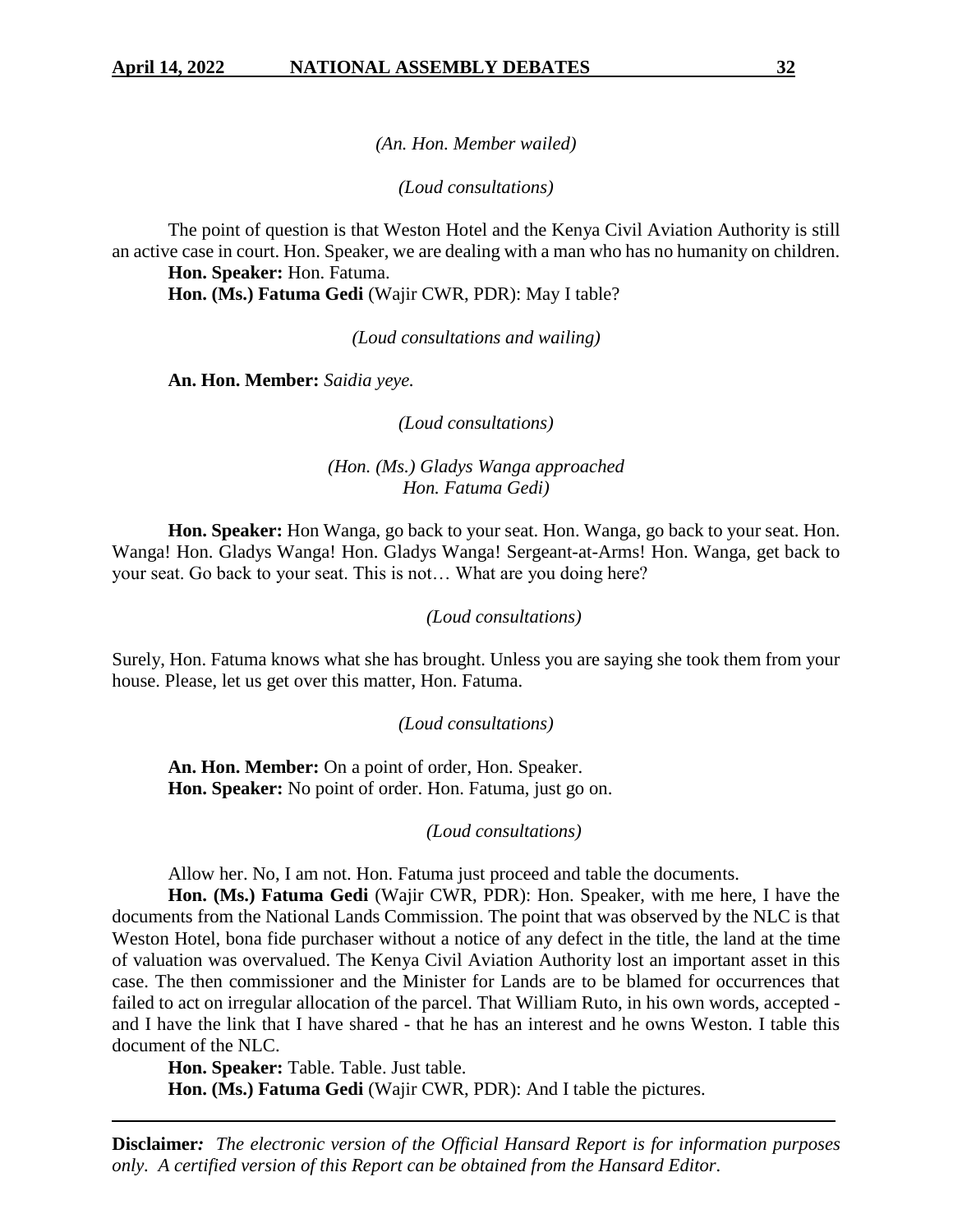**Hon. Speaker:** Just table. **Hon. (Ms.) Fatuma Gedi** (Wajir CWR, PDR): I have tabled.

*(Hon. Junet Nuh spoke off record)*

**Hon. Speaker:** Proceed. Hon. Junet, I have said until she finishes. No, no, no. We never came for this. Let her table the documents.

**Hon. (Ms.) Fatuma Gedi** (Wajir CWR, PDR): Hon. Speaker, the third… **Hon. Speaker:** This is on Lang'ata.

**Hon. (Ms.) Fatuma Gedi** (Wajir CWR, PDR): We have Lang'ata and we have Muteshi.

Yes.

**Hon. Speaker:** Proceed to Taita Taveta.

*(Loud consultations)*

Proceed, Hon. Fatuma.

**Hon. (Ms.) Fatuma Gedi** (Wajir CWR, PDR): Okay, Hon. Speaker. The third…

*(Loud consultations)*

**Hon. Speaker:** Hon. Fatuma, please, you have two others.

*(Loud consultations)*

**An. Hon. Member:** Give her time.

*(Loud consultations)*

**Hon. Speaker:** Hon. Fatuma, please, you have two others. Hon. Fatuma.

*(Loud consultations)*

**An. Hon. Member:** Silence for Muteshi.

*(Loud consultations)*

**Hon. Speaker:** Hon. Fatuma. Order Members. Order Members. **Hon. (Ms.) Fatuma Gedi** (Wajir CWR, PDR): One minute, Hon. Speaker, in honour of Muteshi.

*(Loud consultations)*

**Hon. Speaker:** Hon. Members, why are you bringing all this drama?

*(Loud consultations)*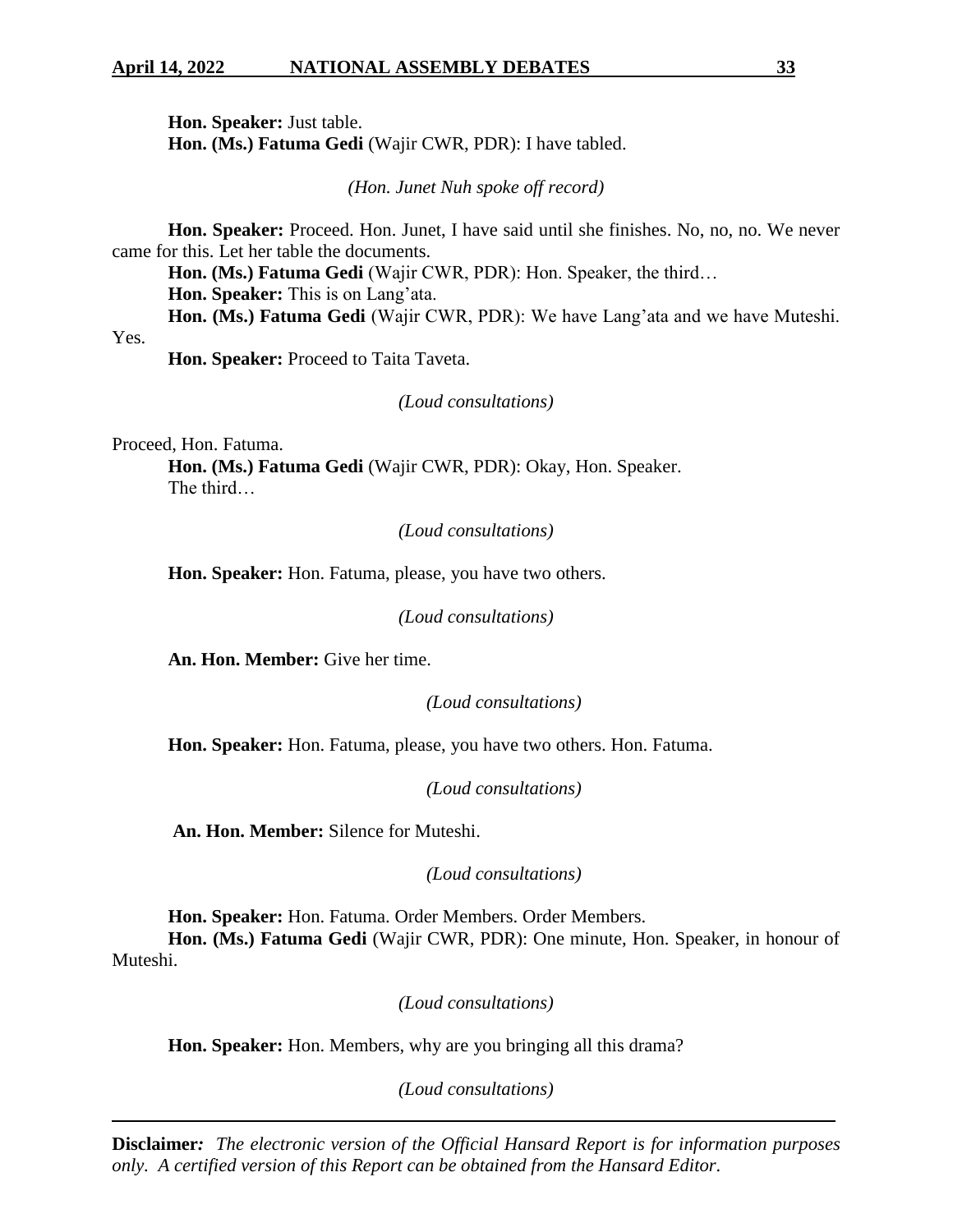Why are you bringing all this drama?

**Hon. (Ms.) Fatuma Gedi** (Wajir CWR, PDR): One minute of silence. *Simameni, simama.*

*(Loud consultations)*

**Hon. Speaker:** Hon. Fatuma! Hon. Fatuma! Hon. Fatuma!

*(Loud consultations)*

Hon. Fatuma, please…

*(Loud consultations)*

**Hon. (Ms.) Fatuma Gedi** (Wajir CWR, PDR): Hon. Speaker, the third… I wish to tell this House…

**Hon. Speaker:** Taita Taveta and then Laikipia. **Hon. (Ms.) Fatuma Gedi** (Wajir CWR, PDR): While I was gathering the material…

*(Loud consultations)*

*(Hon. (Ms.) Fatuma Gedi took her seat)*

**Hon. Speaker:** Why are you sitting down? **Hon. (Ms.) Fatuma Gedi** (Wajir CWR, PDR): Junet is my leader, I have to…

*(Loud consultations)*

**Hon. Speaker:** Hon. Fatuma! Hon. Fatuma Gedi!

**Hon. (Ms.) Fatuma Gedi** (Wajir CWR, PDR): Hon. Speaker, Hon. Junet is my leader and I have to…

**Hon. Speaker:** No, Hon. Fatuma! Hon. Fatuma Gedi…

**Hon. (Ms.) Fatuma Gedi** (Wajir CWR, PDR): Hon. Speaker, I am…

**Hon. Speaker:** I am not going to entertain those jokes.

**Hon. (Ms.) Fatuma Gedi** (Wajir CWR, PDR): Hon. Speaker, I am sorry, but you know he is my elder brother. So, I cannot stand when he is talking.

**Hon. Speaker:** It does not matter even if he is your father. You are in the National Assembly. Hon. Fatuma! I will rule that you are unable to table these others.

**Hon. (Ms.) Fatuma Gedi** (Wajir CWR, PDR): I am tabling.

**Hon. Speaker:** Why are you engaging in theatrics?

**Hon. (Ms.) Fatuma Gedi** (Wajir CWR, PDR): Hon. Speaker, I wish to table the third report. Hon. Speaker, I want you to pardon me. On Tuesday, I talked about Laikipia, but I meant Trans Mara. It is the late Vice-President Murumbi's land and I have it here and not Laikipia.

Hon. Speaker: Hon. Fatuma, I will go by what is here. Hon. Fatuma! Hon. Fatuma Gedi, I came with the *Hansard.* So, we are going by that. Proceed.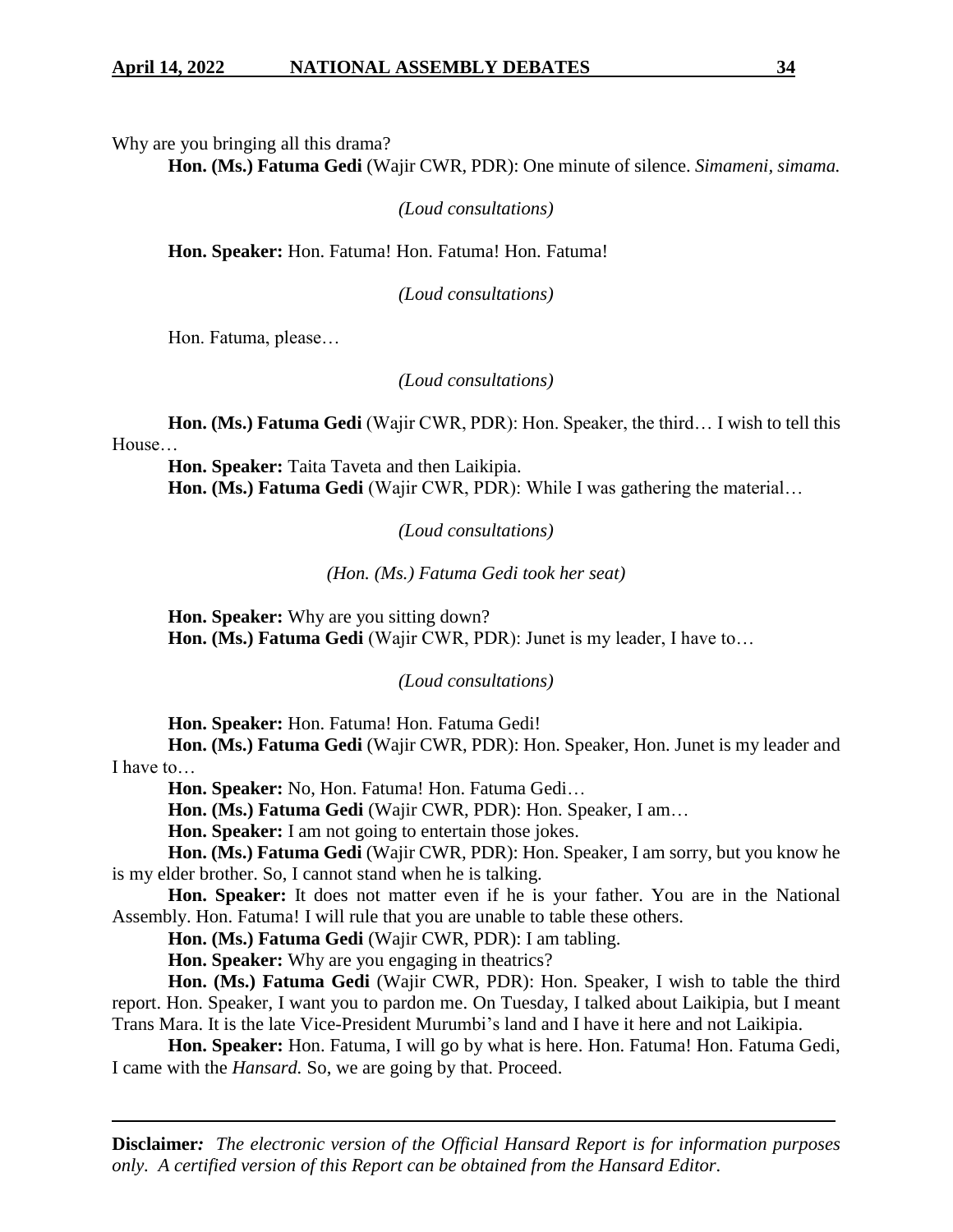**Hon. (Ms.) Fatuma Gedi** (Wajir CWR, PDR): Hon. Speaker, the property known as Intona II is a youth…

*(Loud consultations)*

**Hon. Speaker:** No! No! Proceed.

**Hon. (Ms.) Fatuma Gedi** (Wajir CWR, PDR): …land measuring approximately 2,090 acres in the area has been hived off from the larger Ololua area. Hon. Joseph Murumbi, Kenya's second Vice-President, through his company, Intona Ranch, was then registered the proprietor of the subject property in 1977.

**Hon. Speaker:** Table it!

**Hon. (Ms.) Fatuma Gedi** (Wajir CWR, PDR): Hon. Speaker, can I explain?

**Hon. Speaker:** No. Table it.

**Hon. (Ms.) Fatuma Gedi** (Wajir CWR, PDR): When will I explain?

**Hon. Speaker:** Table the documents.

**Hon. (Ms.) Fatuma Gedi** (Wajir CWR, PDR): When will I explain?

**Hon. Speaker:** We are literate. I am literate. I will read and interpret them to the House.

**Hon. (Ms.) Fatuma Gedi** (Wajir CWR, PDR): Hon. Speaker, in 1985, the Agricultural Finance Corporation (AFC) took charge of the subject property to secure a loan facility with Kshs8.6 million advance to Intona Ranch. The original proprietor was then registered the owner of the subject. When the original proprietor defaulted on the loan…

# *(Loud consultations)*

Why would you switch off the mic? Are you the one to dictate to him? Hon. Speaker, in 2004, members of the Maasai Community filed a case in Nakuru against Intona Ranch. The AFC, on the principal ground, said that they were entitled to the subject land on account of advanced possession. The court, in 2011, ordered that the 99 claimants will each get 10 acres out of the subject property. Of the reminder about 1,000 acres that included 20 acres occupied by Hon. Murumbi will be retained by AFC.

Hon. Speaker, dissatisfied with Justice Ouko's judgement in 1998, the claimants filed an appeal in 2013. The AFC filed an appeal insisting the community was not… In 2016, there was an attempt by legal representation of Murumbi to challenge the…

**Hon. Speaker:** Hon. Fatuma Gedi, please, table the documents. You have no business telling me: "No". You, Hon. Babu Owino, we are in the National Assembly.

**Hon. Babu Owino** (Embakasi East, ODM): *(Inaudible)*

**Hon. Speaker:** Hon. Babu Owino, what did you just say? Hon. Babu Owino, I order you out of the chamber. I order you out of the chamber. Out of the chamber, Hon. Babu Owino! I order you out of the chamber. We need mature debate here. Hon. Babu Owino, out of the chamber. Sergeant-At-Arms, get him out of the chamber. Hon. Babu Owino, out of the chamber.

Hon. Abdulkarim, let him go out. Let him leave the chamber. Out of the chamber. Sergeant-At-Arms, take him out. Hon. Ken Chonga, it is also disorderly. Hon. Babu Owino, out!

*(Loud consultations)*

Hon. Members, it will not change! It will not change!

*(Loud consultations)*